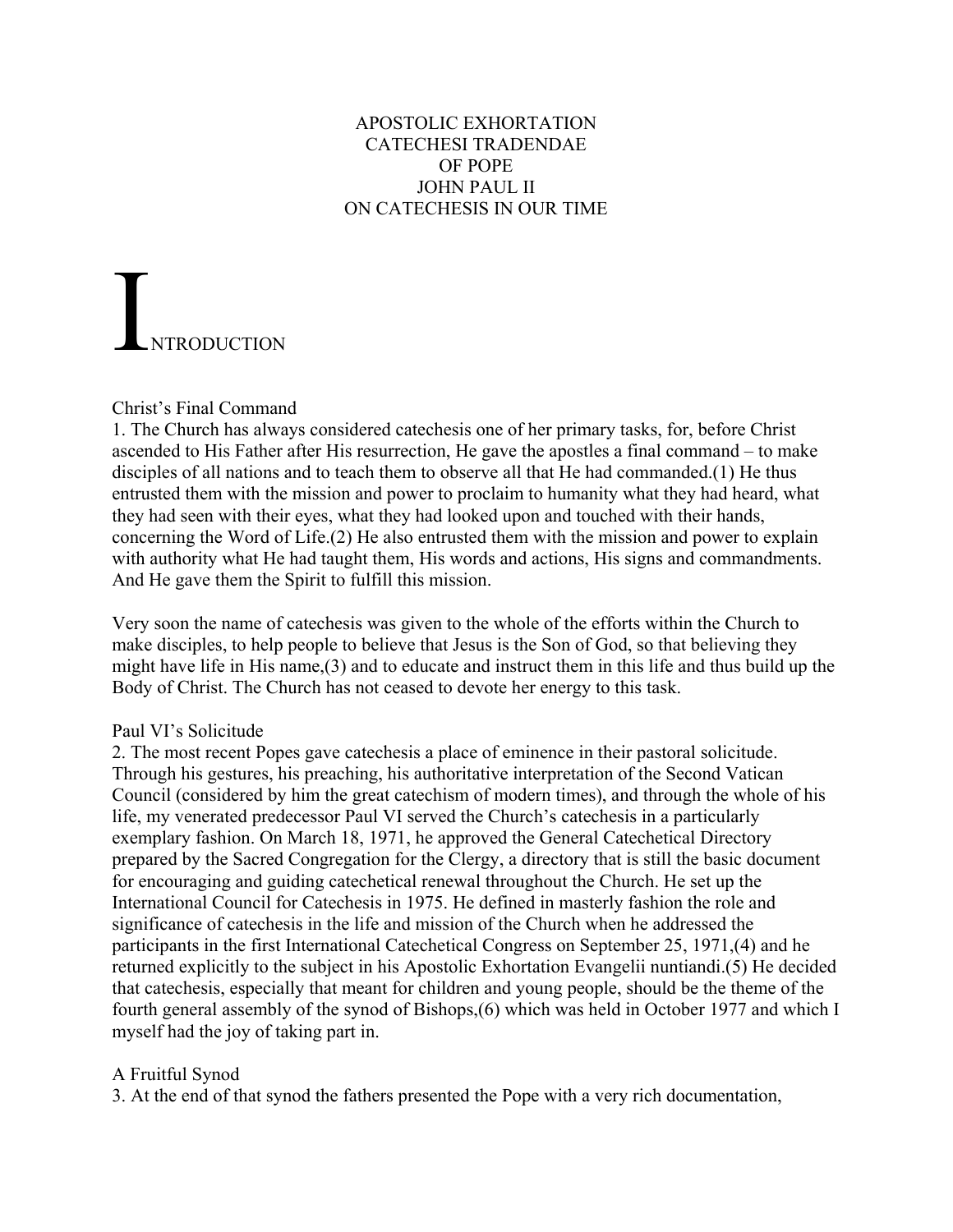consisting of the various interventions during the assembly, the conclusions of the working groups, the message that they had with his consent sent to the People of God,(7) and especially the imposing list of "propositions' in which they expressed their views on a very large number of aspects of present-day catechesis.

The Synod worked in an exceptional atmosphere of thanksgiving and hope. It saw in catechetical renewal a precious gift from the Holy Spirit to the Church of today, a gift to which the Christian communities at all levels throughout the world are responding with a generosity and inventive dedication that win admiration. The requisite discernment could then be brought to bear on a reality that is very much alive and it could benefit from great openness among the People of God to the grace of the Lord and the directives of the magisterium.

## Purpose of This Exhortation

4. It is in the same climate of faith and hope that I am today addressing this apostolic exhortation to you, venerable brothers and dear sons and daughters. The theme is extremely vast and the exhortation will keep to only a few of the most topical and decisive aspects of it, as an affirmation of the happy results of the synod. In essence, the exhortation takes up again the reflections that were prepared by Pope Paul VI, making abundant use of the documents left by the synod. Pope John Paul I, whose zeal and gifts as a catechist amazed us all, had taken them in hand and was preparing to publish them when he was suddenly called to God. To all of us he gave an example of catechesis at once popular and concentrated on the essential, one made up of simple words and actions that were able to touch the heart. I am therefore taking up the inheritance of these two Popes in response to the request which was expressly formulated by the Bishops at the end of the fourth general assembly of the synod and which was welcomed by Pope Paul VI in his closing speech.(8) I am also doing so in order to fulfill one of the chief duties of my apostolic charge. Catechesis has always been a central care in my ministry as a priest and as a Bishop.

I ardently desire that this apostolic exhortation to the whole Church should strengthen the solidity of the faith and of Christian living, should give fresh vigor to the initiatives in hand, should stimulate creativity – with the required vigilance – and should help to spread among the communities the joy of bringing the mystery of Christ to the world.

## I. WE HAVE BUT ONE TEACHER, JESUS CHRIST

## Putting Into Communion With the Person of Christ

5. The fourth general assembly of the synod of Bishops often stressed the Christocentricity of all authentic catechesis. We can here use the word "Christocentricity" in both its meanings, which are not opposed to each other or mutually exclusive, but each of which rather demands and completes the other.

In the first place, it is intended to stress that at the heart of catechesis we find, in essence, a Person, the Person of Jesus of Nazareth, "the only Son from the Father…full of grace and truth,"(9) who suffered and died for us and who now, after rising, is living with us forever. It is Jesus who is "the way, and the truth, and the life,"(10) and Christian living consists in following Christ, the sequela Christi.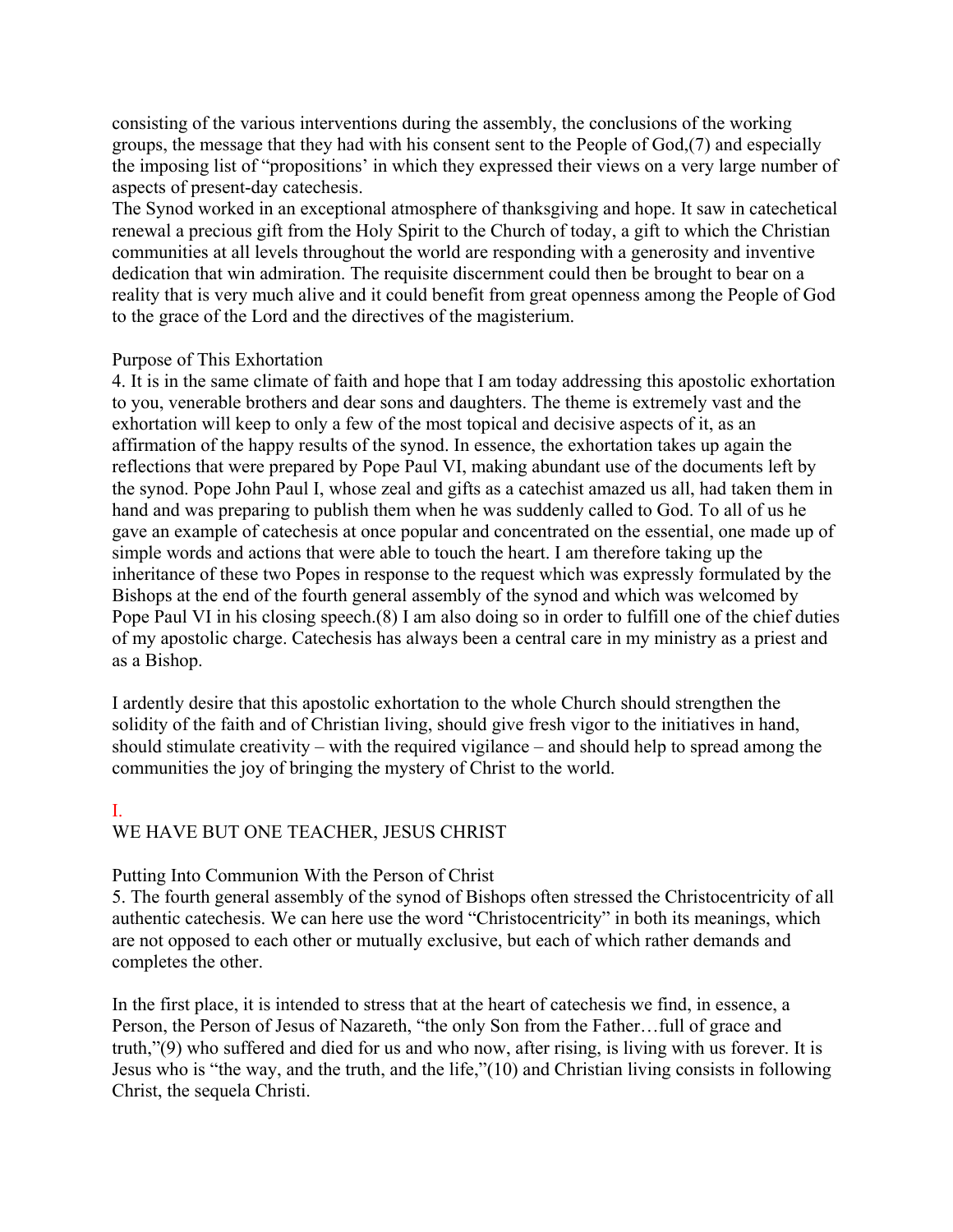The primary and essential object of catechesis is, to use an expression dear to St. Paul and also to contemporary theology, "the mystery of Christ." Catechizing is in a way to lead a person to study this mystery in all its dimensions: "to make all men see what is the plan of the mystery…comprehend with all the saints what is the breadth and length and height and depth …know the love of Christ which surpasses knowledge…(and be filled) with all the fullness of God."(11) It is therefore to reveal in the Person of Christ the whole of God's eternal design reaching fulfillment in that Person. It is to seek to understand the meaning of Christ's actions and words and of the signs worked by Him, for they simultaneously hide and reveal His mystery. Accordingly, the definitive aim of catechesis is to put people not only in touch but in communion, in intimacy, with Jesus Christ: only He can lead us to the love of the Father in the Spirit and make us share in the life of the Holy Trinity.

#### Transmitting Christ's Teaching

6. Christocentricity in catechesis also means the intention to transmit not one's own teaching or that of some other master, but the teaching of Jesus Christ, the Truth that He communicates or, to put it more precisely, the Truth that He is.(12) We must therefore say that in catechesis it is Christ, the Incarnate Word and Son of God, who is taught – everything else is taught with reference to Him – and it is Christ alone who teaches – anyone else teaches to the extent that he is Christ's spokesman, enabling Christ to teach with his lips. Whatever be the level of his responsibility in the Church, every catechist must constantly endeavor to transmit by his teaching and behavior the teaching and life of Jesus. He will not seek to keep directed towards himself and his personal opinions and attitudes the attention and the consent of the mind and heart of the person he is catechizing. Above all, he will not try to inculcate his personal opinions and options as if they expressed Christ's teaching and the lessons of His life. Every catechist should be able to apply to himself the mysterious words of Jesus: "My teaching is not mine, but his who sent me."(13) St. Paul did this when he was dealing with a question of prime importance: "I received from the Lord what I also delivered to you."(14) What assiduous study of the word of God transmitted by the Church's magisterium, what profound familiarity with Christ and with the Father, what a spirit of prayer, what detachment from self must a catechist have in order that he can say: "My teaching is not mine!"

## Christ the Teacher

7. This teaching is not a body of abstract truths. It is the communication of the living mystery of God. The Person teaching it in the Gospel is altogether superior in excellence to the "masters" in Israel, and the nature of His doctrine surpasses theirs in every way because of the unique link between what He says, what He does and what He is. Nevertheless, the Gospels clearly relate occasions when Jesus "taught." "Jesus began to do and teach"(15) – with these two verbs, placed at the beginning of the book of the Acts, St. Luke links and at the same time distinguishes two poles in Christ's mission.

Jesus taught. It is the witness that He gives of Himself: "Day after day I sat in the temple teaching."(16) It is the admiring observation of the evangelists, surprised to see Him teaching everywhere and at all times, teaching in a manner and with an authority previously unknown: "Crowds gathered to him again; and again, as his custom was, he taught them "(17); "and they were astonished at his teaching, for he taught them as one who had authority."(18) It is also what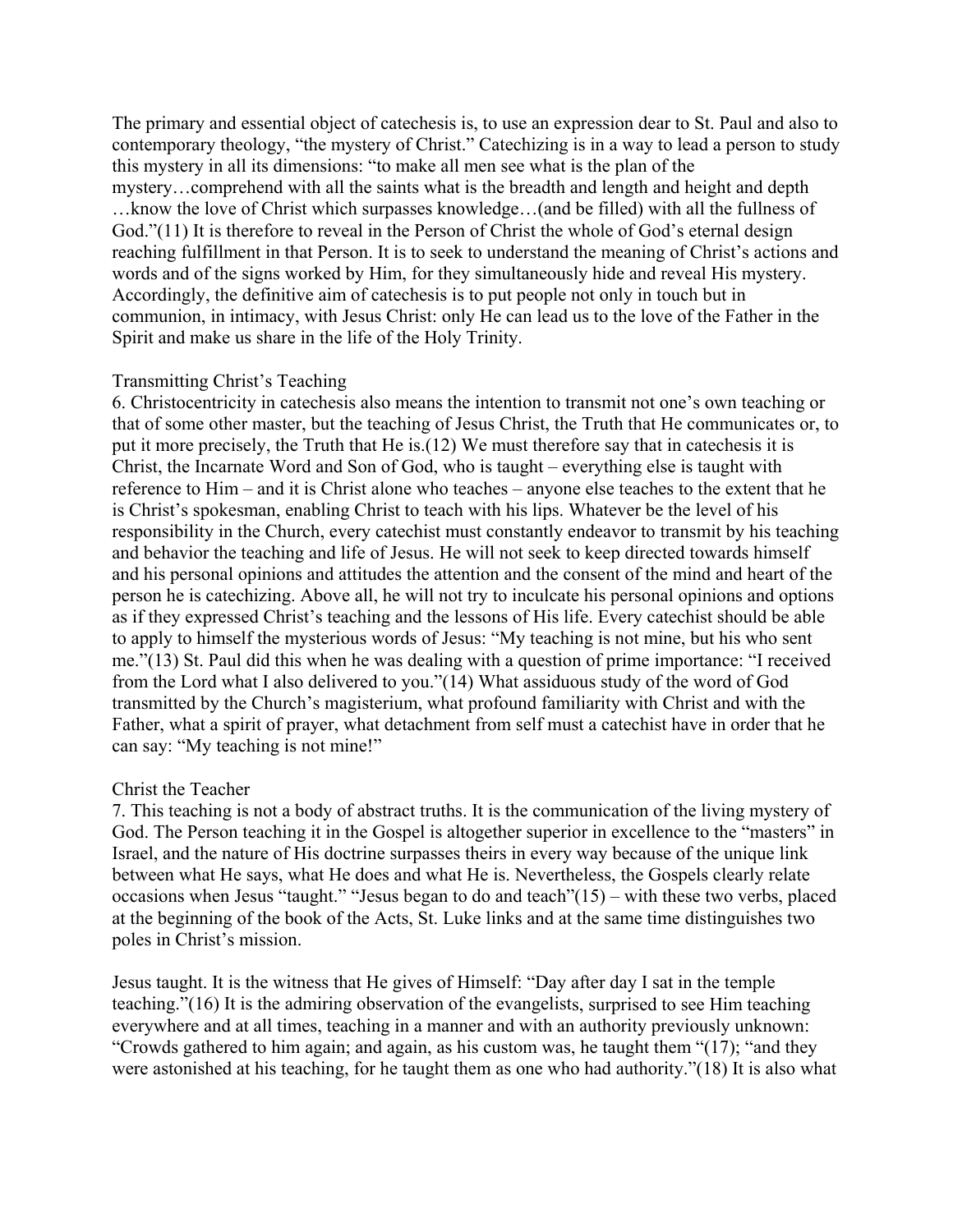His enemies note for the purpose of drawing from it grounds for accusation and condemnation: "He stirs up the people, teaching throughout all Judaea, from Galilee even to this place."(19)

# The One "Teacher"

8. One who teaches in this way has a unique title to the name of "Teacher." Throughout the New Testament, especially in the Gospels, how many times is He given this title of Teacher!(20) Of course the Twelve, the other disciples, and the crowds of listeners call Him "Teacher" in tones of admiration, trust and tenderness.(21) Even the Pharisees and the Sadducees, the doctors of the law, and the Jews in general do not refuse Him the title: "Teacher, we wish to see a sign from you"(22); "Teacher, what shall I do to inherit eternal life?"(23) But above all, Jesus Himself at particularly solemn and highly significant moments calls Himself Teacher: "You call me teacher and Lord; and you are right, for so I am"(24); and He proclaims the singularity, the uniqueness of His character as teacher: "You have one teacher,"(25) the Christ. One can understand why people of every kind, race and nation have for 2,000 years in all the languages of the earth given Him this title with veneration, repeating in their own ways the exclamation of Nicodemus: "We know that you are a teacher come from God."(26)

This image of Christ the Teacher is at once majestic and familiar, impressive and reassuring. It comes from the pen of the evangelists and it has often been evoked subsequently in iconography since earliest Christian times,(27) so captivating is it. And I am pleased to evoke it in my turn at the beginning of these considerations on catechesis in the modern world.

# Teaching Through His Life as a Whole

9. In doing so, I am not forgetful that the majesty of Christ the Teacher and the unique consistency and persuasiveness of His teaching can only be explained by the fact that His words, His parables and His arguments are never separable from His life and His very being. Accordingly, the whole of Christ's life was a continual teaching: His silences, His miracles, His gestures, His prayer, His love for people, His special affection for the little and the poor, His acceptance of the total sacrifice on the cross for the redemption of the world, and His resurrection are the actualization of His word and the fulfillment of revelation. Hence for Christians the crucifix is one of the most sublime and popular images of Christ the Teacher.

These considerations follow in the wake of the great traditions of the Church and they all strengthen our fervor with regard to Christ, the Teacher who reveals God to man and man to himself, the Teacher who saves, sanctifies and guides, who lives, who speaks, rouses, moves, redresses, judges, forgives, and goes with us day by day on the path of history, the Teacher who comes and will come in glory.

Only in deep communion with Him will catechists find light and strength for an authentic, desirable renewal of catechesis.

# II. AN EXPERIENCE AS OLD AS THE CHURCH

The Mission of the Apostles

10. The image of Christ the Teacher was stamped on the spirit of the Twelve and of the first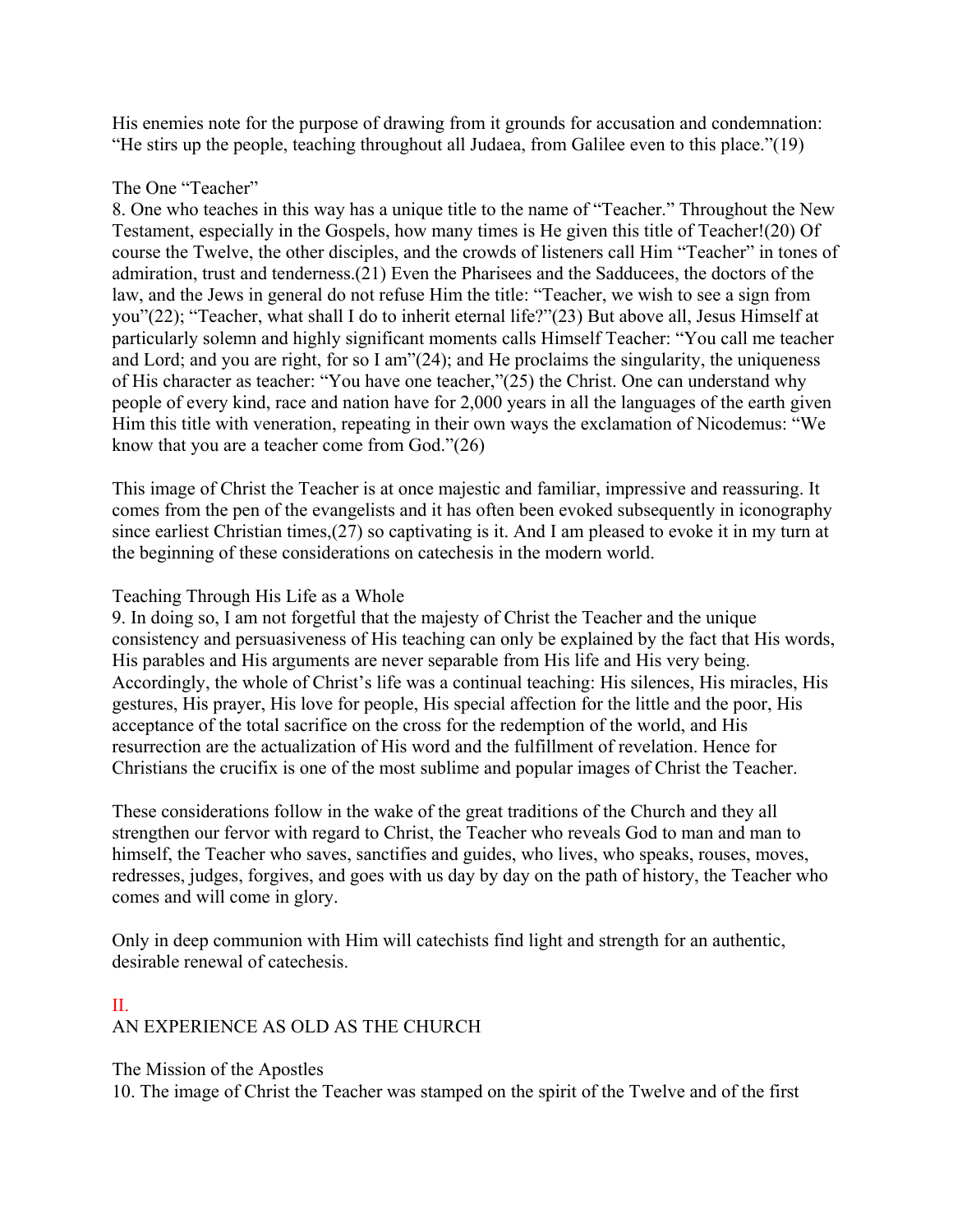disciples, and the command "Go…and make disciples of all nations"(28) set the course for the whole of their lives. St. John bears witness to this in his Gospel when he reports the words of Jesus: "No longer do I call you servants, for the servant does not know what his master is doing; but I have called you friends, for all that I have heard from my Father I have made known to you."(29) It was not they who chose to follow Jesus; it was Jesus who chose them, kept them with Him, and appointed them even before His Passover, that they should go and bear fruit and that their fruit should remain.(30) For this reason He formally conferred on them after the resurrection the mission of making disciples of all nations.

The whole of the book of the Acts of the Apostles is a witness that they were faithful to their vocation and to the mission they had received. The members of the first Christian community are seen in it as "devoted to the apostles" teaching and fellowship, to the breaking of bread and the prayers."(31) Without any doubt we find in that a lasting image of the Church being born of and continually nourished by the word of the Lord, thanks to the teaching of the apostles, celebrating that word in the Eucharistic Sacrifice and bearing witness to it before the world in the sign of charity.

When those who opposed the apostles took offense at their activity, it was because they were "annoyed because (the apostles) were teaching the people"(32) and the order they gave them was not to teach at all in the name of Jesus.(33) But we know that the apostles considered it right to listen to God rather than to men on this very matter.(34)

#### Catechesis in the Apostolic Age

11. The apostles were not slow to share with others the ministry of apostleship.(35) They transmitted to their successors the task of teaching. They entrusted it also to the deacons from the moment of their institution: Stephen, "full of grace and power," taught unceasingly, moved by the wisdom of the Spirit.(36) The apostles associated "many others" with themselves in the task of teaching,(37) and even simple Christians scattered by persecution "went about preaching the word."(38) St. Paul was in a pre-eminent way the herald of this preaching, from Antioch to Rome, where the last picture of him that we have in Acts is that of a person "teaching about the Lord Jesus Christ quite openly."(39) His numerous letters continue and give greater depth to his teaching. The letters of Peter, John, James and Jude are also, in every case, evidence of catechesis in the apostolic age.

Before being written down, the Gospels were the expression of an oral teaching passed on to the Christian communities, and they display with varying degrees of clarity a catechetical structure. St. Matthew's account has indeed been called the catechist's Gospel, and St. Mark's the catechumen's Gospel.

#### The Fathers of the Church

12. This mission of teaching that belonged to the apostles and their first fellow workers was continued by the Church. Making herself day after day a disciple of the Lord, she earned the title of "Mother and Teacher."(40) From Clement of Rome to Origen,(41) the post-apostolic age saw the birth of remarkable works. Next we see a striking fact: Some of the most impressive Bishops and pastors, especially in the third and fourth centuries considered it an important part of their espiscopal ministry to deliver catechetical instructions and write treatises. It was the age of Cyril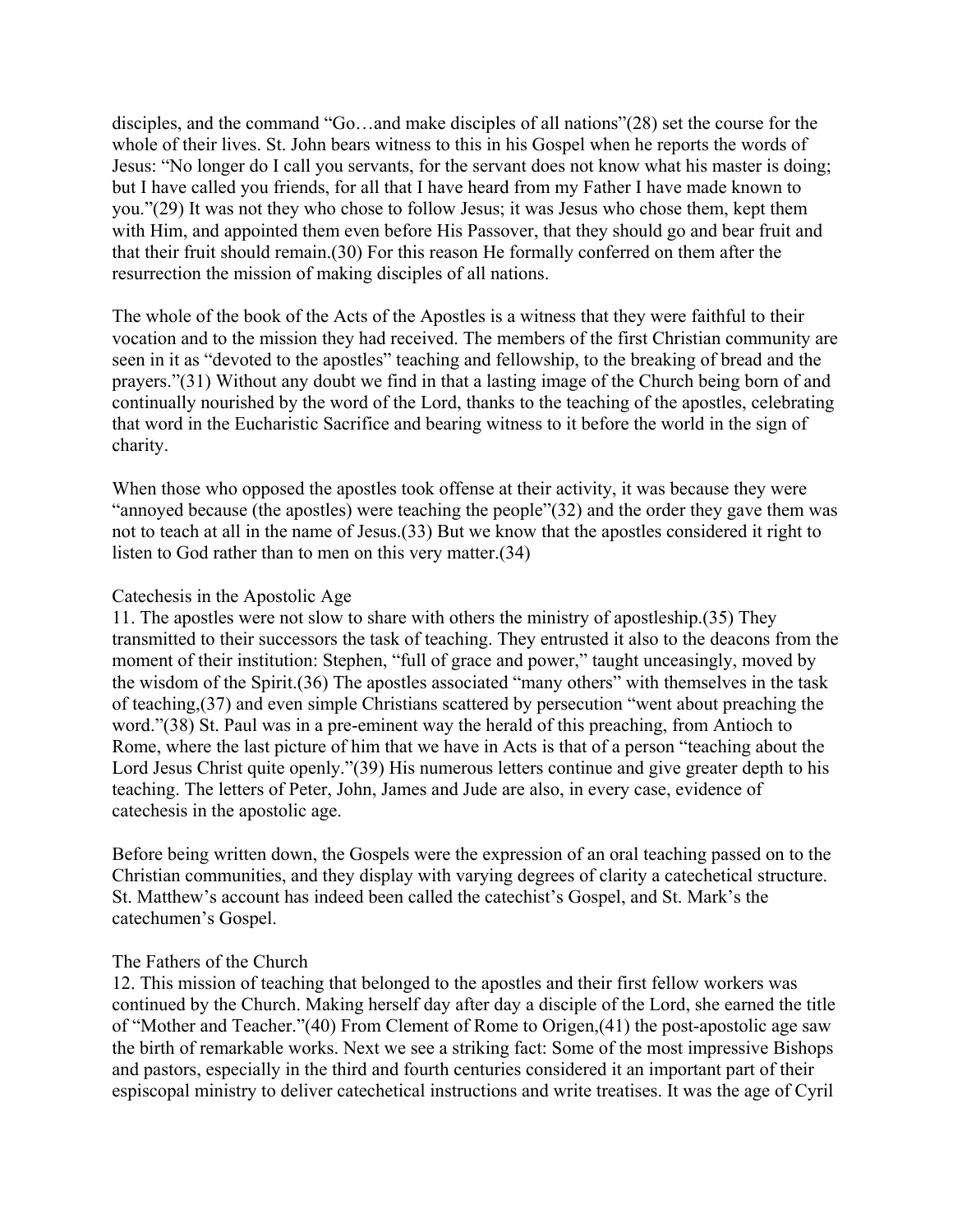of Jerusalem and John Chrysostom, of Ambrose and Augustine, the age that saw the flowering, from the pen of numerous Fathers of the Church, of works that are still models for us.

It would be impossible here to recall, even very briefly the catechesis that gave support to the spread and advance of the Church in the various periods of history, in every continent, and in the widest variety of social and cultural contexts. There was indeed no lack of difficulties. But the word of the Lord completed its course down the centuries; it sped on and triumphed, to use the words of the Apostle Paul.(42)

## Councils and Missionary Activity

13. The ministry of catechesis draws ever fresh energy from the councils. The Council of Trent is a noteworthy example of this. It gave catechesis priority in its constitutions and decrees. It lies at the origin of the Roman Catechism, which is also known by the name of that council and which is a work of the first rank as a summary of Christian teaching and traditional theology for use by priests. It gave rise to a remarkable organization of catechesis in the Church. It aroused the clergy to their duty of giving catechetical instruction. Thanks to the work of holy theologians such as St. Charles Borromeo, St. Robert Bellarmine and St. Peter Canisius, it involved the publication of catechisms that were real models for that period. May the Second Vatican Council stir up in our time a like enthusiasm and similar activity.

The missions are also a special area for the application of catechesis. The People of God have thus continued for almost 2,000 years to educate themselves in the faith in ways adapted to the various situations of believers and the many different circumstances in which the Church finds herself.

Catechesis is intimately bound up with the whole of the Church's life. Not only her geographical extension and numerical increase, but even more, her inner growth and correspondence with God's plan depend essentially on catechesis. It is worthwhile pointing out some of the many lessons to be drawn from the experiences in Church history that we have just recalled.

## Catechesis as the Church's Right and Duty

14. To begin with, it is clear that the Church has always looked on catechesis as a sacred duty and an inalienable right. On the one hand, it is certainly a duty springing from a command given by the Lord and resting above all on those who in the new covenant receive the call to the ministry of being pastors. On the other hand, one can likewise speak of a right: from the theological point of view every baptized person, precisely the reason of being baptized, has the right to receive from the Church instruction and education enabling him or her to enter on a truly Christian life; and from the viewpoint of human rights, every human being has the right to seek religious truth and adhere to it freely, that is to say, "without coercion on the part of individuals or of social groups and any human power," in such a way that in this matter of religion, "no one is to be forced to act against his or her conscience or prevented from acting in conformity to  $it." (43)$ 

That is why catechetical activity should be able to be carried out in favorable circumstances of time and place, and should have access to the mass media and suitable equipment, without discrimination against parents, those receiving catechesis or those imparting it. At present this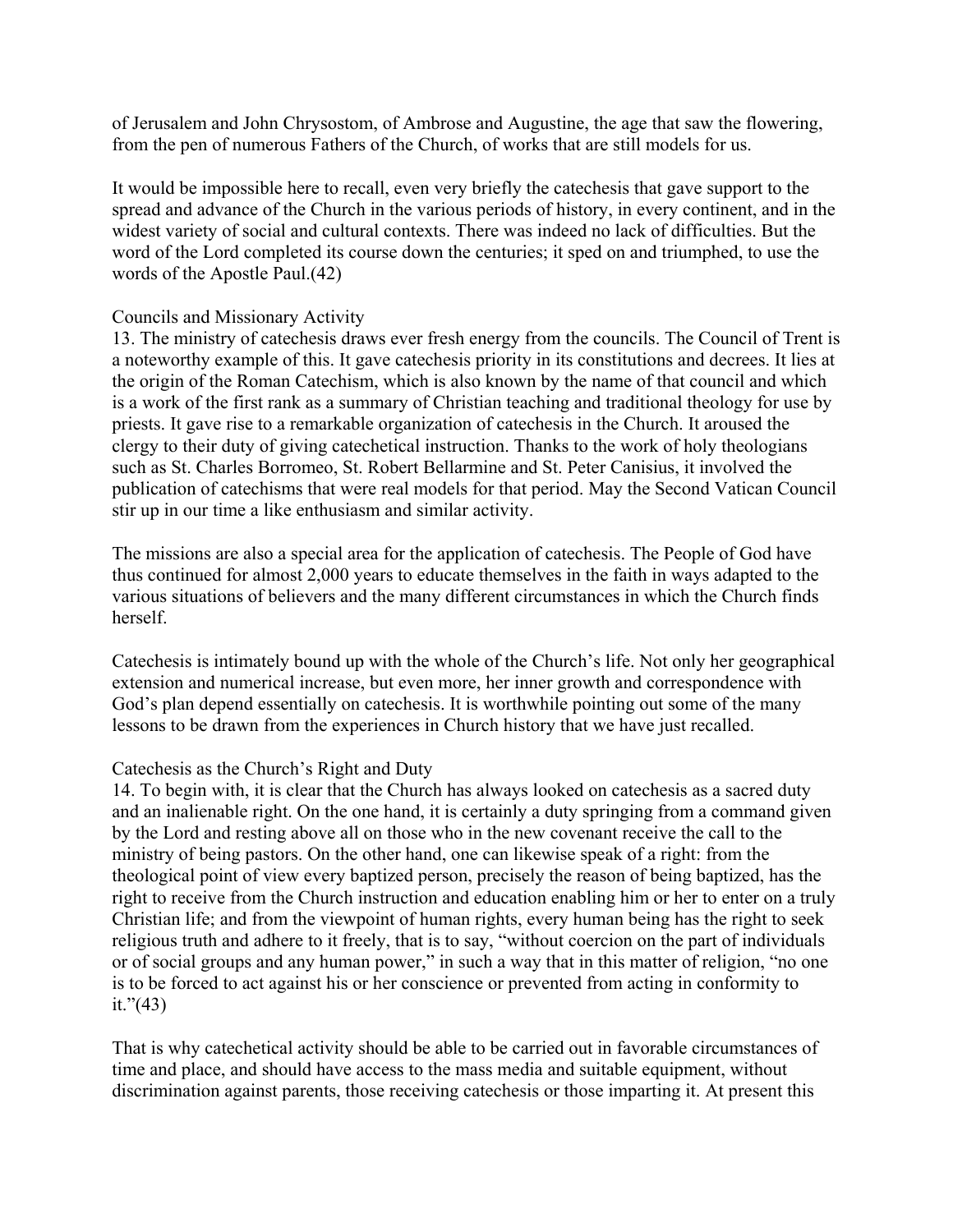right is admittedly being given growing recognition, at least on the level of its main principles, as is shown by international declarations and conventions in which, whatever their limitations, one can recognize the desires of the consciences of many people today.(44) But the right is being violated by many States, even to the point that imparting catechesis, having it imparted, and receiving it become punishable offenses. I vigorously raise my voice in union with the synod fathers against all discrimination in the field of catechesis, and at the same time I again make a pressing appeal to those in authority to put a complete end to these constraints on human freedom in general and on religious freedom in particular.

#### Priority of This Task

15. The second lesson concerns the place of catechesis in the Church's pastoral programs. The more the Church, whether on the local or the universal level, gives catechesis priority over other works and undertakings the results of which would be more spectacular, the more she finds in catechesis a strengthening of her internal life as a community of believers and of her external activity as a missionary Church. As the 20th century draws to a close, the Church is bidden by God and by events – each of them a call from Him – to renew her trust in catechetical activity as a prime aspect of her mission. She is bidden to offer catechesis her best resources in people and energy, without sparing effort, toil or material means, in order to organize it better and to train qualified personnel. This is no mere human calculation; it is an attitude of faith. And an attitude of faith always has reference to the faithfulness of God, who never fails to respond.

## Shared But Differentiated Responsibility

16. The third lesson is that catechesis always has been and always will be a work for which the whole Church must feel responsible and must wish to be responsible. But the Church's members have different responsibilities, derived from each one's mission. Because of their charge, pastors have, at differing levels, the chief responsibility for fostering, guiding and coordinating catechesis. For his part, the Pope has a lively awareness of the primary responsibility that rests on him in this field: In this he finds reasons for pastoral concern but principally a source of joy and hope. Priests and religious have in catechesis a pre-eminent field for their apostolate. On another level, parents have a unique responsibility. Teachers, the various ministers of the Church, catechists, and also organizers of social communications, all have in various degrees very precise responsibilities in this education of the believing conscience, an education that is important for the life of the Church and affects the life of society as such. It would be one of the best results of the general assembly of the synod that was entirely devoted to catechesis if it stirred up in the Church as a whole and in each sector of the Church a lively and active awareness of this differentiated but shared responsibility.

#### Continual Balanced Renewal

17. Finally, catechesis needs to be continually renewed by a certain broadening of its concept, by the revision of its methods, by the search for suitable language, and by the utilization of new means of transmitting the message. Renewal is sometimes unequal in value; the synod fathers realistically recognized, not only an undeniable advance in the vitality of catechetical activity and promising initiatives, but also the limitations or even "deficiencies" in what has been achieved to date.(45) These limitations are particularly serious when they endanger integrity of content. The message to the People of God rightly stressed that "routine, with its refusal to accept any change, and improvisation, with its readiness for any venture, are equally dangerous"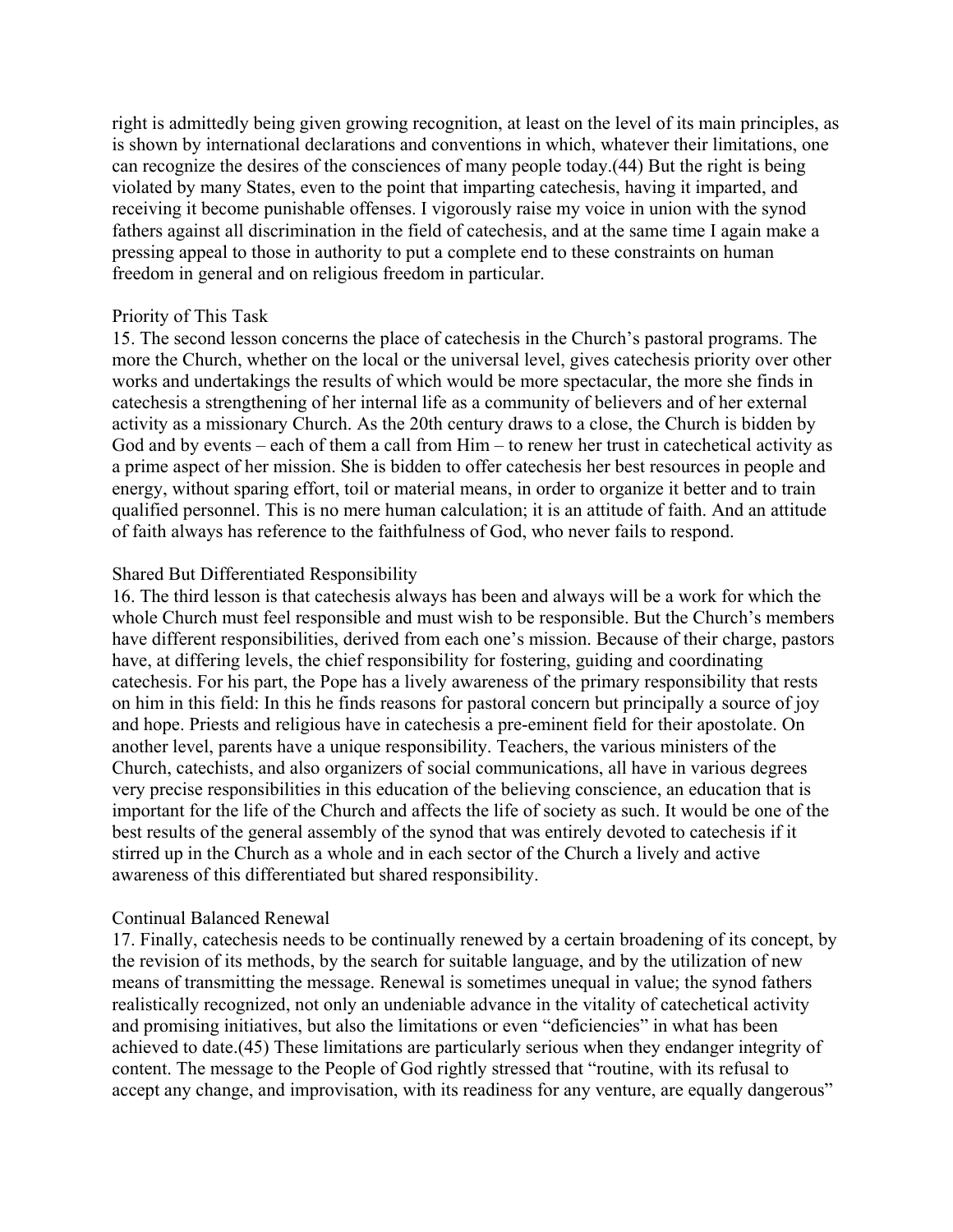for catechesis.(46) Routine leads to stagnation, lethargy and eventual paralysis. Improvisation begets confusion on the part of those being given catechesis and, when these are children, on the part of their parents; it also begets all kinds of deviations, and the fracturing and eventually the complete destruction of unity. It is important for the Church to give proof today, as she has done at other periods of her history, of evangelical wisdom, courage and fidelity in seeking out and putting into operation new methods and new prospects for catechetical instruction.

# III.

## CATECHESIS IN THE CHURCH'S PASTORAL AND MISSIONARY ACTIVITY Catechesis as a Stage in Evangelization

18. Catechesis cannot be dissociated from the Church's pastoral and missionary activity as a whole. Nevertheless it has a specific character which was repeatedly the object of inquiry during the preparatory work and throughout the course of the fourth general assembly of the synod of Bishops. The question also interests the public both within and outside the Church.

This is not the place for giving a rigorous formal definition of catechesis, which has been sufficiently explained in the General Catechetical Directory.(47) It is for specialists to clarify more and more its concept and divisions.

In view of uncertainties in practice, let us simply recall the essential landmarks – they are already solidly established in Church documents – that are essential for an exact understanding of catechesis and without which there is a risk of failing to grasp its full meaning and import.

All in all, it can be taken here that catechesis is an education of children, young people and adults in the faith, which includes especially the teaching of Christian doctrine imparted, generally speaking, in an organic and systematic way, with a view to initiating the hearers into the fullness of Christian life. Accordingly, while not being formally identified with them, catechesis is built on a certain number of elements of the Church's pastoral mission that have a catechetical aspect, that prepare for catechesis, or that spring from it. These elements are: the initial proclamation of the Gospel or missionary preaching through thekerygma to arouse faith, apologetics or examination of the reasons for belief, experience of Christian living, celebration of the sacraments, integration into the ecclesial community, and apostolic and missionary witness. Let us first of all recall that there is no separation or opposition between catechesis and evangelization. Nor can the two be simply identified with each other. Instead, they have close links whereby they integrate and complement each other.

The Apostolic Exhortation Evangelii nuntiandi of December 8, 1975, on evangelization in the modern world, rightly stressed that evangelization – which has the aim of bringing the Good News to the whole of humanity, so that all may live by it – is a rich, complex and dynamic reality, made up of elements, or one could say moments, that are essential and different from each other, and that must all be kept in view simultaneously.(48) Catechesis is one of these moments – a very remarkable one – in the whole process of evangelization.

## Catechesis and the Initial Proclamation of the Gospel

19. The specific character of catechesis, as distinct from the initial conversion – bringing proclamation of the Gospel, has the twofold objective of maturing the initial faith and of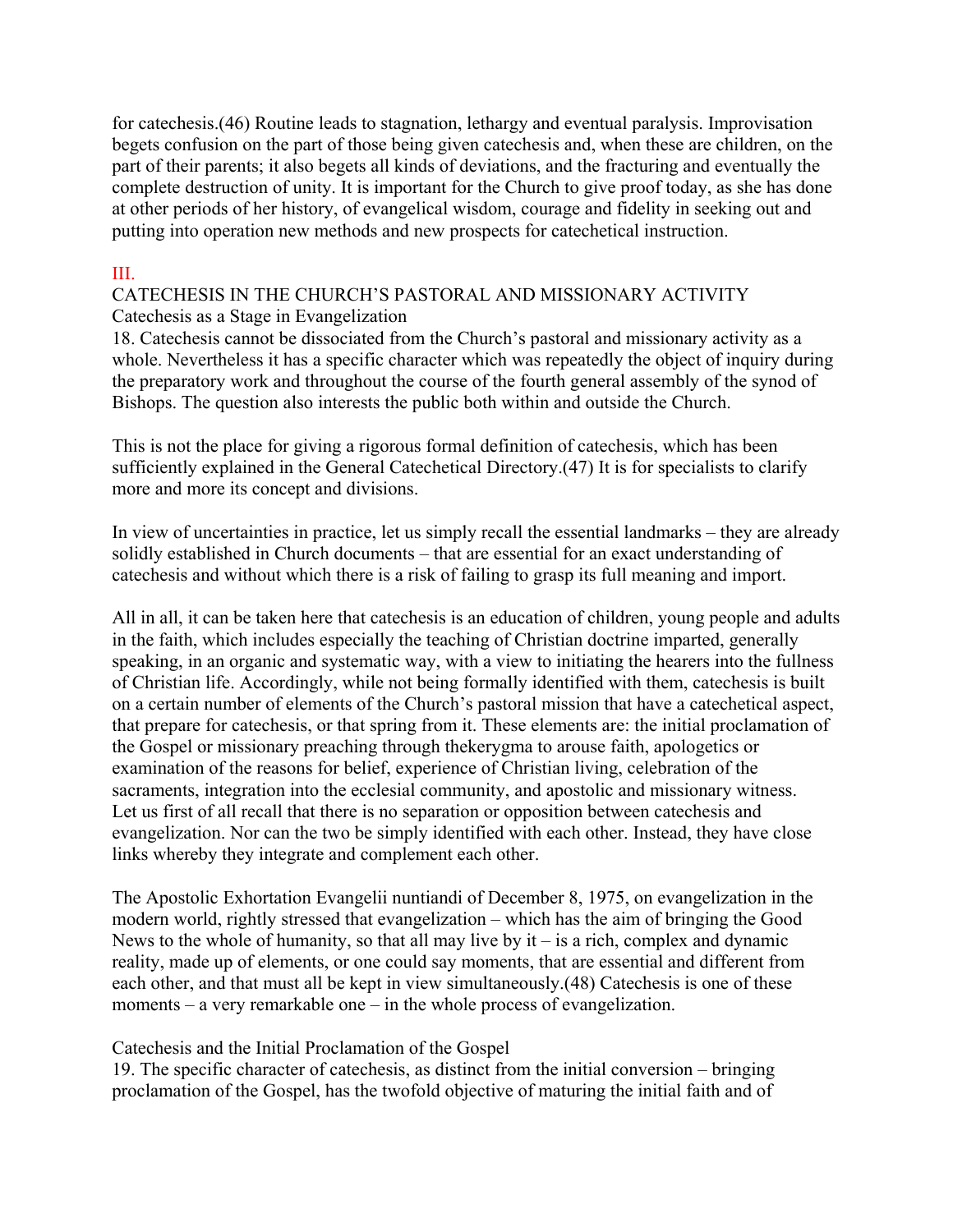educating the true disciple of Christ by means of a deeper and more systematic knowledge of the person and the message of our Lord Jesus Christ.(49)

But in catechetical practice, this model order must allow for the fact that the initial evangelization has often not taken place. A certain number of children baptized in infancy come for catechesis in the parish without receiving any other initiation into the faith and still without any explicit personal attachment to Jesus Christ; they only have the capacity to believe placed within them by Baptism and the presence of the Holy Spirit; and opposition is quickly created by the prejudices of their non-Christian family background or of the positivist spirit of their education. In addition, there are other children who have not been baptized and whose parents agree only at a later date to religious education: for practical reasons, the catechumenal stage of these children will often be carried out largely in the course of the ordinary catechesis. Again, many pre-adolescents and adolescents who have been baptized and been given a systematic catechesis and the sacraments still remain hesitant for a long time about committing their whole lives to Jesus Christ – if, moreover, they do not attempt to avoid religious education in the name of their freedom. Finally, even adults are not safe from temptations to doubt or to abandon their faith, especially as a result of their unbelieving surroundings. This means that "catechesis" must often concern itself not only with nourishing and teaching the faith, but also with arousing it unceasingly with the help of grace, with opening the heart, with converting, and with preparing total adherence to Jesus Christ on the part of those who are still on the threshold of faith. This concern will in part decide the tone, the language and the method of catechesis.

## Specific Aim of Catechesis

20. Nevertheless, the specific aim of catechesis is to develop, with God's help, an as yet initial faith, and to advance in fullness and to nourish day by day the Christian life of the faithful, young and old. It is in fact a matter of giving growth, at the level of knowledge and in life, to the seed of faith sown by the Holy Spirit with the initial proclamation and effectively transmitted by Baptism.

Catechesis aims therefore at developing understanding of the mystery of Christ in the light of God's word, so that the whole of a person's humanity is impregnated by that word. Changed by the working of grace into a new creature, the Christian thus sets himself to follow Christ and learns more and more within the Church to think like Him, to judge like Him, to act in conformity with His commandments, and to hope as He invites us to.

To put it more precisely: within the whole process of evangelization, the aim of catechesis is to be the teaching and maturation stage, that is to say, the period in which the Christian, having accepted by faith the person of Jesus Christ as the one Lord and having given Him complete adherence by sincere conversion of heart, endeavors to know better this Jesus to whom he has entrusted himself: to know His "mystery," the kingdom of God proclaimed by Him, the requirements and promises contained in His Gospel message, and the paths that He has laid down for anyone who wishes to follow Him.

It is true that being a Christian means saying "yes" to Jesus Christ, but let us remember that this "yes" has two levels: It consists in surrendering to the word of God and relying on it, but it also means, at a later stage, endeavoring to know better – and better the profound meaning of this word.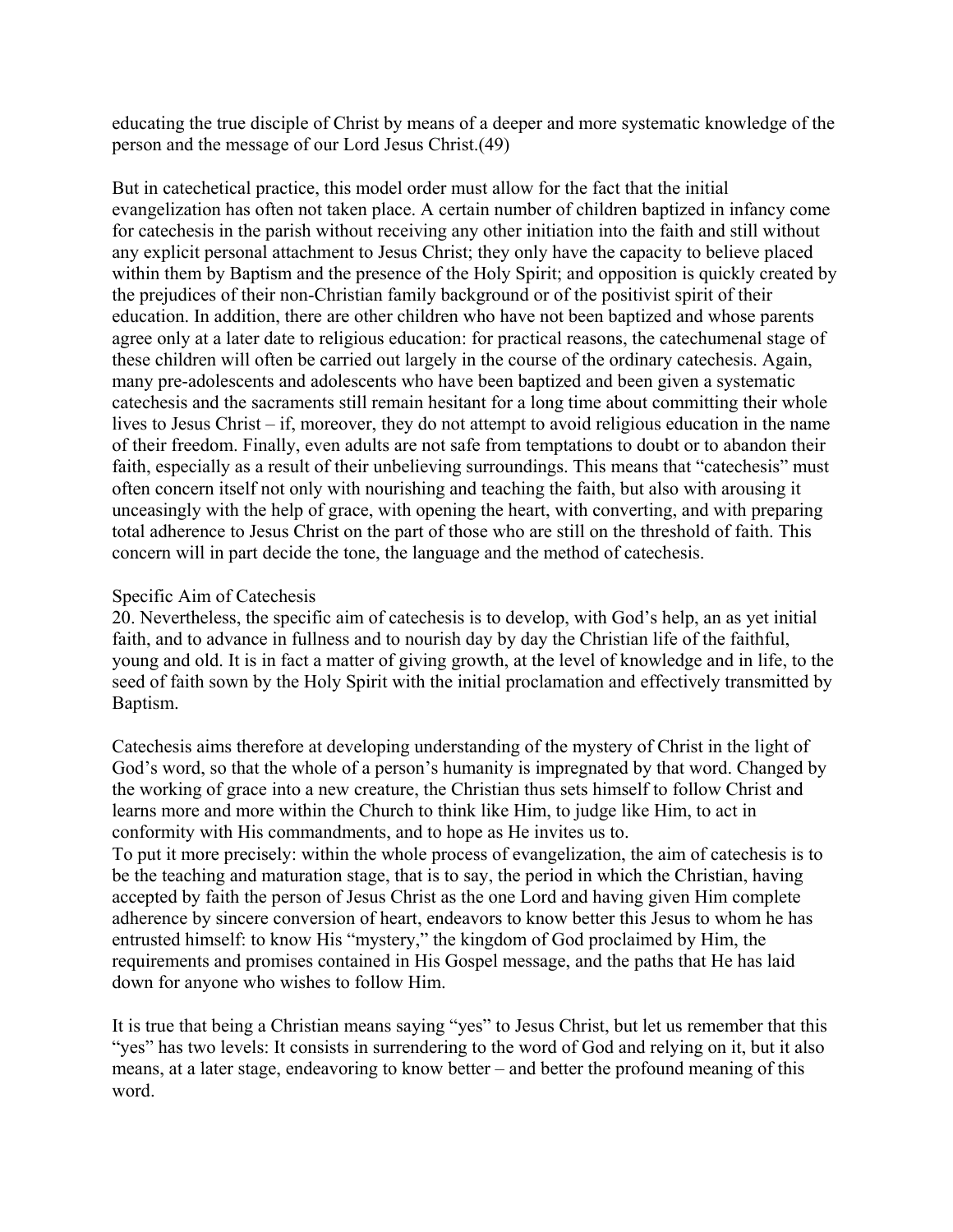Need for Systematic Catechesis

21. In his closing speech at the fourth general assembly of the synod, Pope Paul VI rejoiced "to see how everyone drew attention to the absolute need for systematic catechesis, precisely because it is this reflective study of the Christian mystery that fundamentally distinguishes catechesis from all other ways of presenting the word of God."(50)

In view of practical difficulties, attention must be drawn to some of the characteristics of this instruction:

• It must be systematic, not improvised but programmed to reach a precise goal;

• It must deal with essentials, without any claim to tackle all disputed questions or to transform itself into theological research or scientific exegesis;

• It must nevertheless be sufficiently complete, not stopping short at the initial proclamation of the Christian mystery such as we have in the kerygma;

• It must be an integral Christian initiation, open to all the other factors of Christian life. I am not forgetting the interest of the many different occasions for catechesis connected with personal, family, social and ecclesial life – these occasions must be utilized and I shall return to them in Chapter VI – but I am stressing the need for organic and systematic Christian instruction, because of the tendency in various quarters to minimize its importance.

Catechesis and Life Experience

22. It is useless to play off orthopraxis against orthodoxy: Christianity is inseparably both. Firm and well-thought – out convictions lead to courageous and upright action, the endeavor to educate the faithful to live as disciples of Christ today calls for and facilitates a discovery in depth of the mystery of Christ in the history of salvation.

It is also quite useless to campaign for the abandonment of serious and orderly study of the message of Christ in the name of a method concentrating on life experience. "No one can arrive at the whole truth on the basis solely of some simple private experience, that is to say, without an adequate explanation of the message of Christ, who is `the way, and the truth, and the life' (Jn.  $14:6$ ." $(51)$ 

Nor is any opposition to be set up between a catechesis taking life as its point of departure and a traditional doctrinal and systematic catechesis.(52) Authentic catechesis is always an orderly and systematic initiation into the revelation that God has given of Himself to humanity in Christ Jesus, a revelation stored in the depths of the Church's memory and in Sacred Scripture, and constantly communicated from one generation to the next by a living, active traditio. This revelation is not however isolated from life or artificially juxtaposed to it. It is concerned with the ultimate meaning of life and it illumines the whole of life with the light of the Gospel, to inspire it or to question it.

That is why we can apply to catechists an expression used by the Second Vatican Council with special reference to priests: "Instructors (of the human being and his life) in the faith."(53)

Catechesis and Sacraments

23. Catechesis is intrinsically linked with the whole of liturgical and sacramental activity, for it is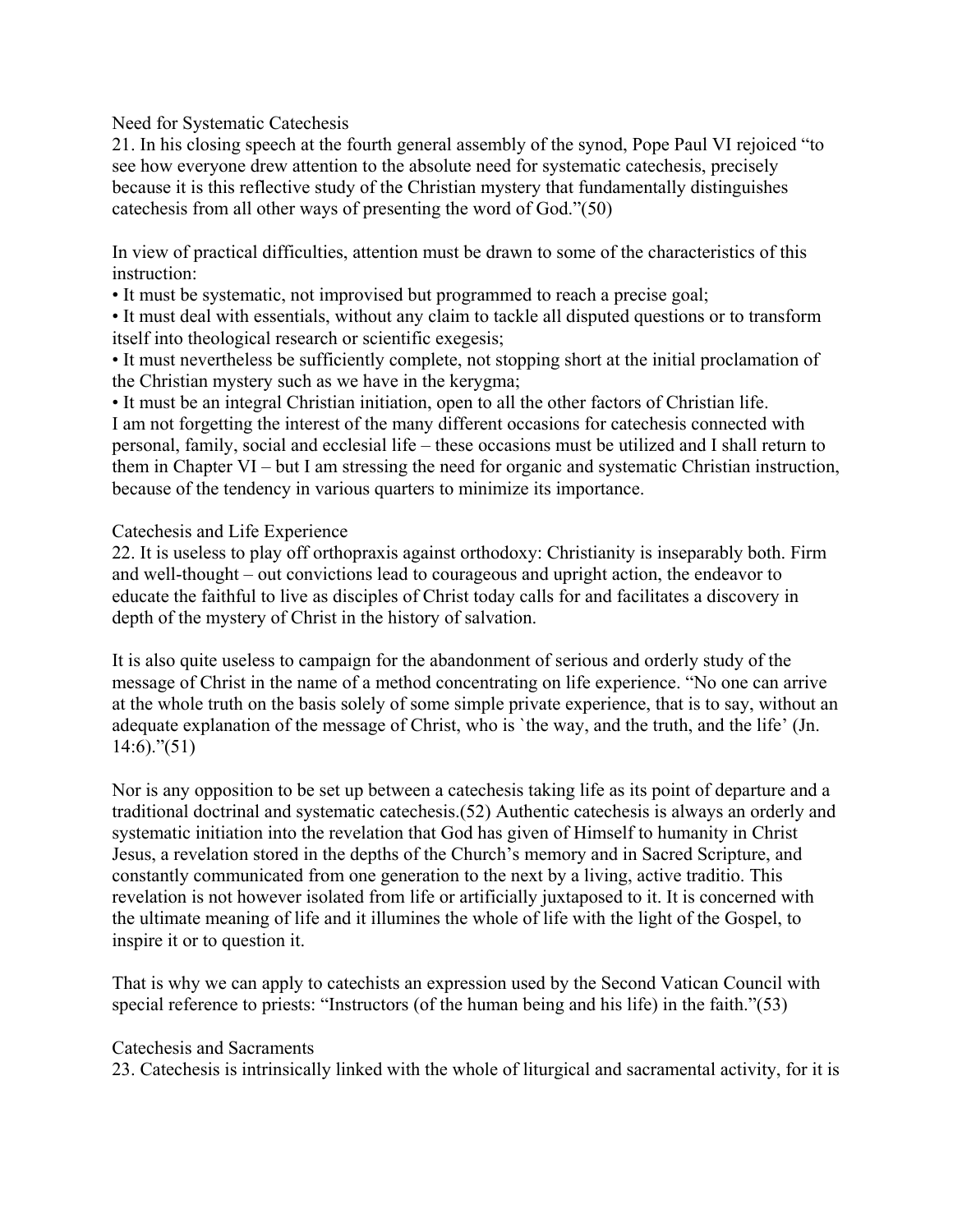in the sacraments, especially in the Eucharist, that Christ Jesus works in fullness for the transformation of human beings.

In the early Church, the catechumenate and preparation for the sacraments of Baptism and the Eucharist were the same thing. Although in the countries that have long been Christian the Church has changed her practice in this field, the catechumenate has never been abolished; on the contrary, it is experiencing a renewal in those countries(54) and is abundantly practiced in the young missionary Churches. In any case, catechesis always has reference to the sacraments. On the one hand, the catechesis that prepares for the sacraments is an eminent kind, and every form of catechesis necessarily leads to the sacraments of faith. On the other hand, authentic practice of the sacraments is bound to have a catechetical aspect. In other words, sacramental life is impoverished and very soon turns into hollow ritualism if it is not based on serious knowledge of the meaning of the sacraments, and catechesis becomes intellectualized if it fails to come alive in the sacramental practice.

## Catechesis and Ecclesial Community

24. Finally, catechesis is closely linked with the responsible activity of the Church and of Christians in the world. A person who has given adherence to Jesus Christ by faith and is endeavoring to consolidate that faith by catechesis needs to live in communion with those who have taken the same step. Catechesis runs the risk of becoming barren if no community of faith and Christian life takes the catechumen in at a certain stage of his catechesis. That is why the ecclesial community at all levels has a twofold responsibility with regard to catechesis: it has the responsibility of providing for the training of its members, but it also has the responsibility of welcoming them into an environment where they can live as fully as possible what they have learned.

Catechesis is likewise open to missionary dynamism. If catechesis is done well, Christians will be eager to bear witness to their faith, to hand it on to their children, to make it known to others, and to serve the human community in every way.

## Catechesis in the Wide Sense Necessary for Maturity and Strength of Faith

25. Thus through catechesis the Gospel kerygma (the initial ardent proclamation by which a person is one day overwhelmed and brought to the decision to entrust himself to Jesus Christ by faith) is gradually deepened, developed in its implicit consequences, explained in language that includes an appeal to reason, and channelled towards Christian practice in the Church and the world. All this is no less evangelical than the kerygma, in spite of what is said by certain people who consider that catechesis necessarily rationalizes, dries up and eventually kills all that is living, spontaneous and vibrant in the kerygma. The truths studied in catechesis are the same truths that touched the person's heart when he heard them for the first time. Far from blunting or exhausting them, the fact of knowing them better should make them even more challenging and decisive for one's life.

In the understanding expounded here, catechesis keeps the entirely pastoral perspective with which the synod viewed it. This broad meaning of catechesis in no way contradicts but rather includes and goes beyond a narrow meaning which was once commonly given to catechesis in didactic expositions, namely, the simple teaching of the formulas that express faith.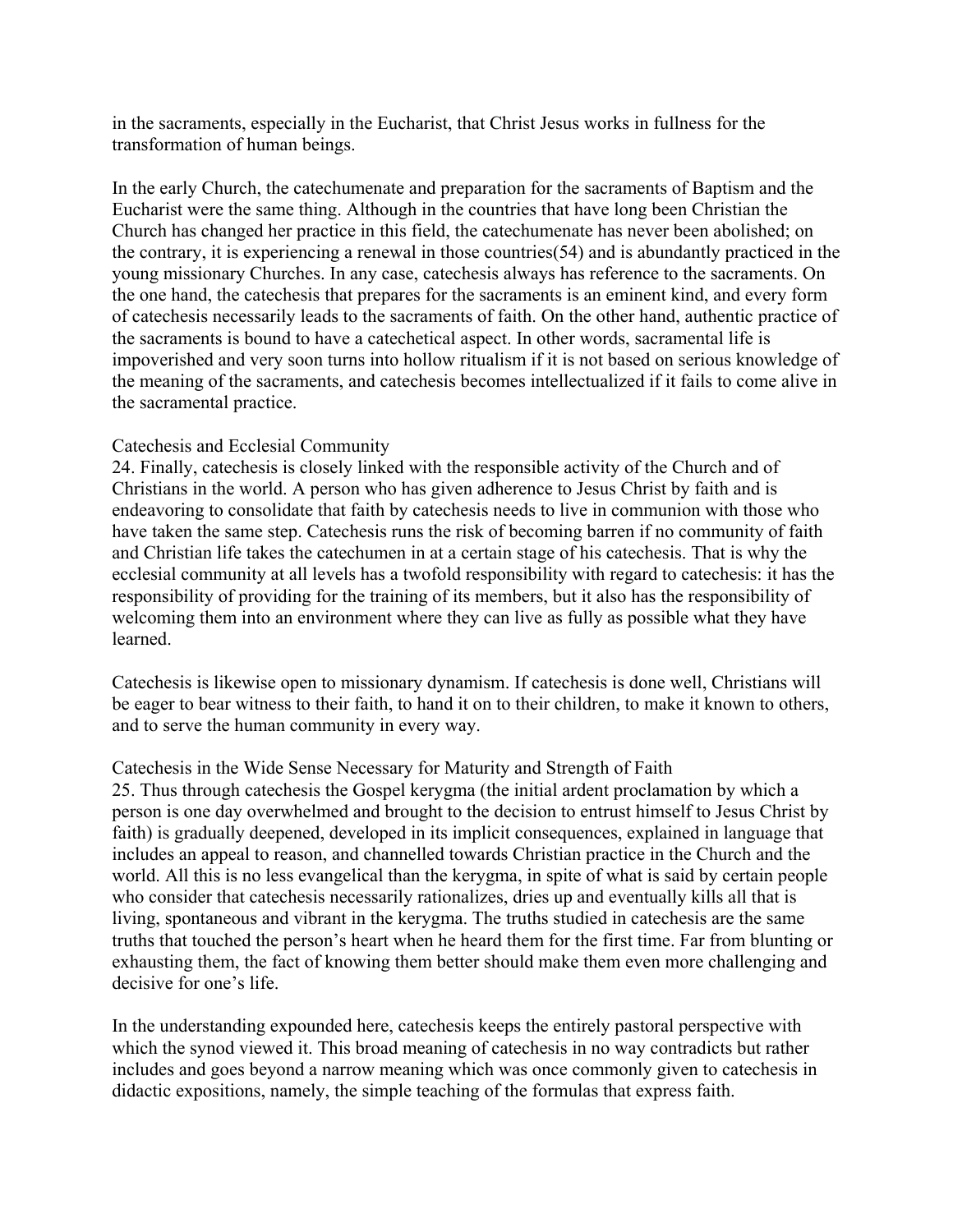In the final analysis, catechesis is necessary both for the maturation of the faith of Christians and for their witness in the world: It is aimed at bringing Christians to "attain to the unity of the faith and of the knowledge of the Son of God, to mature manhood, to the measure of the stature of the fullness of Christ"(55); it is also aimed at making them prepared to make a defense to anyone who calls them to account for the hope that is in them.(56)

#### IV.

THE WHOLE OF THE GOOD NEWS DRAWN FROM ITS SOURCE Content of the Message

26. Since catechesis is a moment or aspect of evangelization, its content cannot be anything else but the content of evangelization as a whole. The one message – the Good News of salvation – that has been heard once or hundreds of times and has been accepted with the heart, is in catechesis probed unceasingly by reflection and systematic study, by awareness of its repercussions on one's personal life – an awareness calling for ever greater commitment – and by inserting it into an organic and harmonious whole, namely, Christian living in society and the world.

## The Source

27. Catechesis will always draw its content from the living source of the Word of God transmitted in Tradition and the Scriptures, for "sacred Tradition and Sacred Scripture make up a single sacred deposit of the Word of God, which is entrusted to the Church," as was recalled by the Second Vatican Council, which desired that "the ministry of the word – pastoral preaching, catechetics and all forms of Christian instruction . . . – (should be) healthily nourished and (should) thrive in holiness through the word of Scripture."(57)

To speak of Tradition and Scripture as the source of catechesis is to draw attention to the fact that catechesis must be impregnated and penetrated by the thought, the spirit and the outlook of the Bible and the Gospels through assiduous contact with the texts themselves; but it is also a reminder that catechesis will be all the richer and more effective for reading the texts with the intelligence and the heart of the Church and for drawing inspiration from the 2,000 years of the Church's reflection and life.

The Church's teaching, liturgy and life spring from this source and lead back to it, under the guidance of the pastors and, in particular, of the doctrinal magisterium entrusted to them by the Lord.

## The Creed, an Exceptionally Important Expression of Doctrine

28. An exceptionally important expression of the living heritage placed in the custody of the pastors is found in the Creed or, to put it more concretely, in the Creeds that at crucial moments have summed up the Church's faith in felicitous syntheses. In the course of the centuries an important element of catechesis was constituted by the traditio Symboli(transmission of the summary of the faith), followed by the transmission of the Lord's Prayer. This expressive rite has in our time been reintroduced into the initiation of catechumens.(58) Should not greater use be made of an adapted form of it to mark that most important stage at which a new disciple of Jesus Christ accepts with full awareness and courage the content of what will from then on be the object of his earnest study?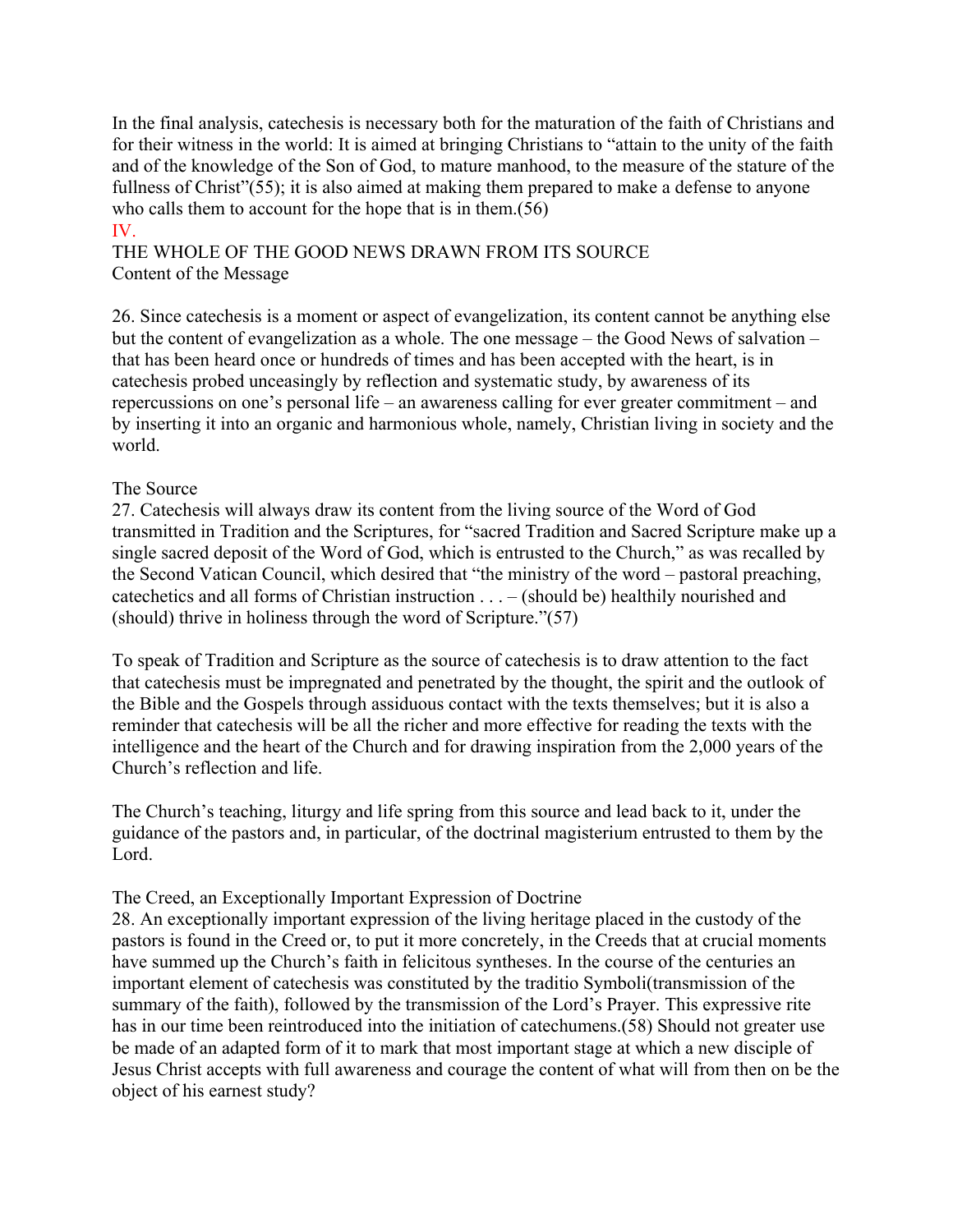In the Creed of the People of God, proclaimed at the close of the l9th centenary of the martyrdom of the Apostles Peter and Paul, my predecessor Paul VI decided to bring together the essential elements of the Catholic Faith, especially those that presented greater difficulty or risked being ignored.(59) This is a sure point of reference for the content of catechesis.

## Factors That Must Not Be Neglected

29. In the third chapter of his Apostolic Exhortation Evangelii nuntiandi, the same Pope recalled "the essential content, the living substance" of evangelization.(60) Catechesis, too, must keep in mind each of these factors and also the living synthesis of which they are part.(61)

I shall therefore limit myself here simply to recalling one or two points.(62) Anyone can see, for instance, how important it is to make the child, the adolescent, the person advancing in faith understand "what can be known about God"(63); to be able in a way to tell them: "What you worship as unknown, this I proclaim to you"(64); to set forth briefly for them(65) the mystery of the Word of God become man and accomplishing man's salvation by His Passover, that is to say, through His death and resurrection, but also by His preaching, by the signs worked by Him, and by the sacraments of His permanent presence in our midst. The synod fathers were indeed inspired when they asked that care should be taken not to reduce Christ to His humanity alone or His message to a no more than earthly dimension, but that He should be recognized as the Son of God, the Mediator giving us in the Spirit free access to the Father.(66)

It is important to display before the eyes of the intelligence and of the heart, in the light of faith, the sacrament of Christ's presence constituted by the mystery of the Church, which is an assembly of human beings who are sinners and yet have at the same time been sanctified and who make up the family of God gathered together by the Lord under the guidance of those whom "the Holy Spirit has made…guardians, to feed the Church of God."(67)

It is important to explain that the history of the human race, marked as it is by grace and sin, greatness and misery, is taken up by God in His Son Jesus, "foreshadowing in some way the age which is to come."(68)

Finally, it is important to reveal frankly the demands – demands that involve self-denial but also joy – made by what the Apostle Paul liked to call "newness of life,"(69) "a new creation,"(70) being in Christ, (71) and "eternal life in Christ Jesus," (72) which is the same thing as life in the world but lived in accordance with the beatitudes and called to an extension and transfiguration hereafter.

Hence the importance in catechesis of personal moral commitments in keeping with the Gospel and of Christian attitudes, whether heroic or very simple, to life and the world – what we call the Christian or evangelical virtues. Hence also, in its endeavor to educate faith, the concern of catechesis not to omit but to clarify properly realities such as man's activity for his integral liberation, (73) the search for a society with greater solidarity and fraternity, the fight for justice and the building of peace.

Besides, it is not to be thought that this dimension of catechesis is altogether new. As early as the patristic age, St. Ambrose and St. John Chrysostom – to quote only them – gave prominence to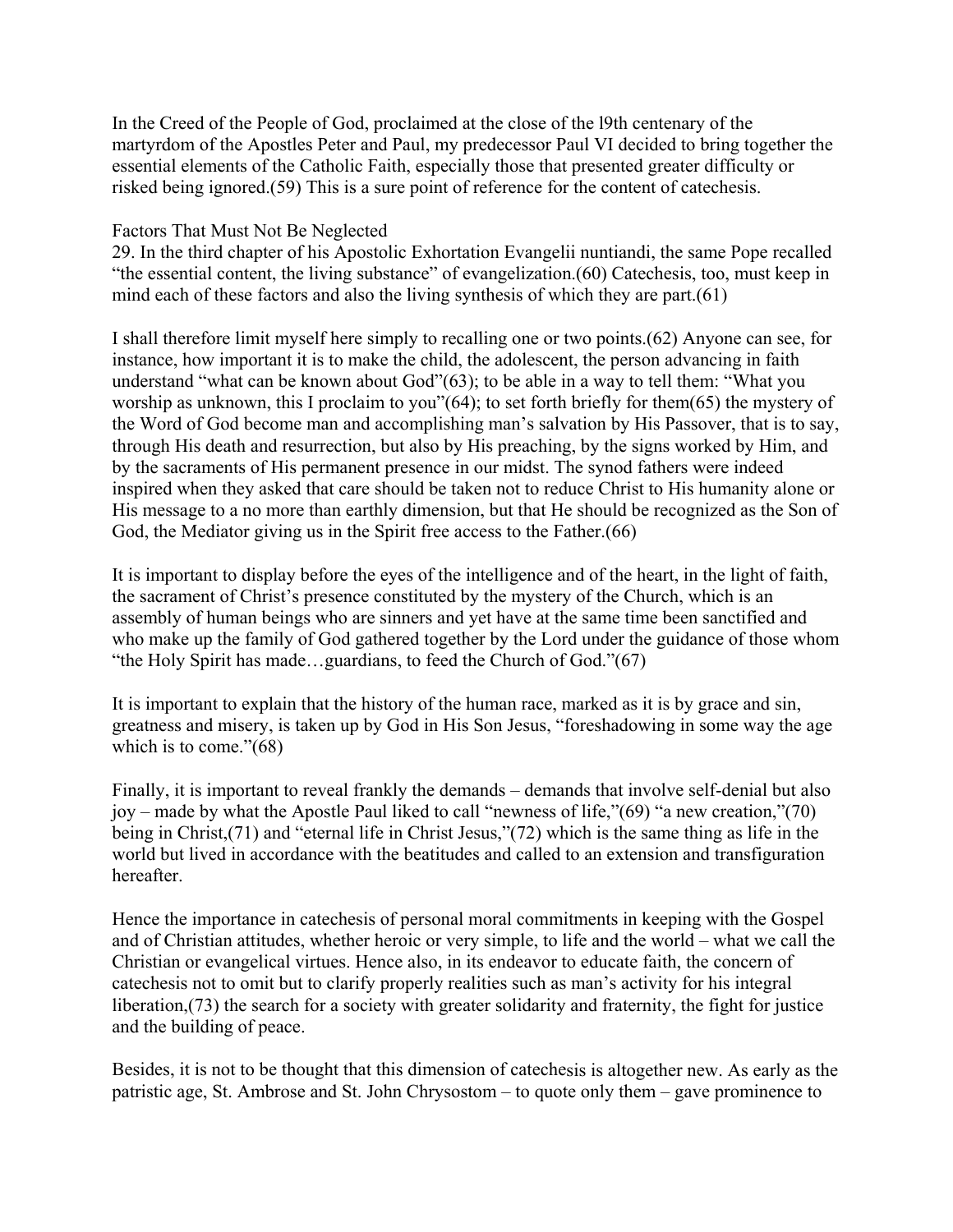the social consequences of the demands made by the Gospel. Close to our own time, the catechism of St. Pius X explicitly listed oppressing the poor and depriving workers of their just wages among the sins that cry to God for vengeance.(74) Since Rerum novarum especially, social concern has been actively present in the catechetical teaching of the Popes and the Bishops. Many synod fathers rightly insisted that the rich heritage of the Church's social teaching should, in appropriate forms, find a place in the general catechetical education of the faithful.

#### Integrity of Content

30. With regard to the content of catechesis, three important points deserve special attention today.

The first point concerns the integrity of the content. In order that the sacrificial offering of his or her faith(75) should be perfect, the person who becomes a disciple of Christ has the right to receive "the word of faith"(76) not in mutilated, falsified or diminished form but whole and entire, in all its rigor and vigor. Unfaithfulness on some point to the integrity of the message means a dangerous weakening of catechesis and putting at risk the results that Christ and the ecclesial community have a right to expect from it. It is certainly not by chance that the final command of Jesus in Matthew's Gospel bears the mark of a certain entireness: "All authority…has been given to me…make disciples of all nations…teaching them to observe all…I am with you always." This is why, when a person first becomes aware of "the surpassing worth of knowing Christ Jesus,"(77) whom he has encountered by faith, and has the perhaps unconscious desire to know Him more extensively and better," hearing about Him and being taught in Him, as the truth is in Jesus,(78) there is no valid pretext for refusing Him any part whatever of that knowledge. What kind of catechesis would it be that failed to give their full place to man's creation and sin; to God's plan of redemption and its long, loving preparation and realization; to the incarnation of the Son of God; to Mary, the Immaculate One, the Mother of God, ever Virgin, raised body and soul to the glory of heaven, and to her role in the mystery of salvation; to the mystery of lawlessness at work in our lives(79) and the power of God freeing us from it; to the need for penance and asceticism; to the sacramental and liturgical actions; to the reality of the Eucharistic Presence; to participation in divine life here and hereafter, and so on? Thus, no true catechist can lawfully, on his own initiative, make a selection of what he considers important in the deposit of faith as opposed to what he considers unimportant, so as to teach the one and reject the other.

#### By Means of Suitable Pedagogical Methods

31. This gives rise to a second remark. It can happen that in the present situation of catechesis reasons of method or pedagogy suggest that the communication of the riches of the content of catechesis should be organized in one way rather than another. Besides, integrity does not dispense from balance and from the organic hierarchical character through which the truths to be taught, the norms to be transmitted, and the ways of Christian life to be indicated will be given the proper importance due to each. It can also happen that a particular sort of language proves preferable for transmitting this content to a particular individual or group. The choice made will be a valid one to the extent that, far from being dictated by more or less subjective theories or prejudices stamped with a certain ideology, it is inspired by the humble concern to stay closer to a content that must remain intact. The method and language used must truly be means for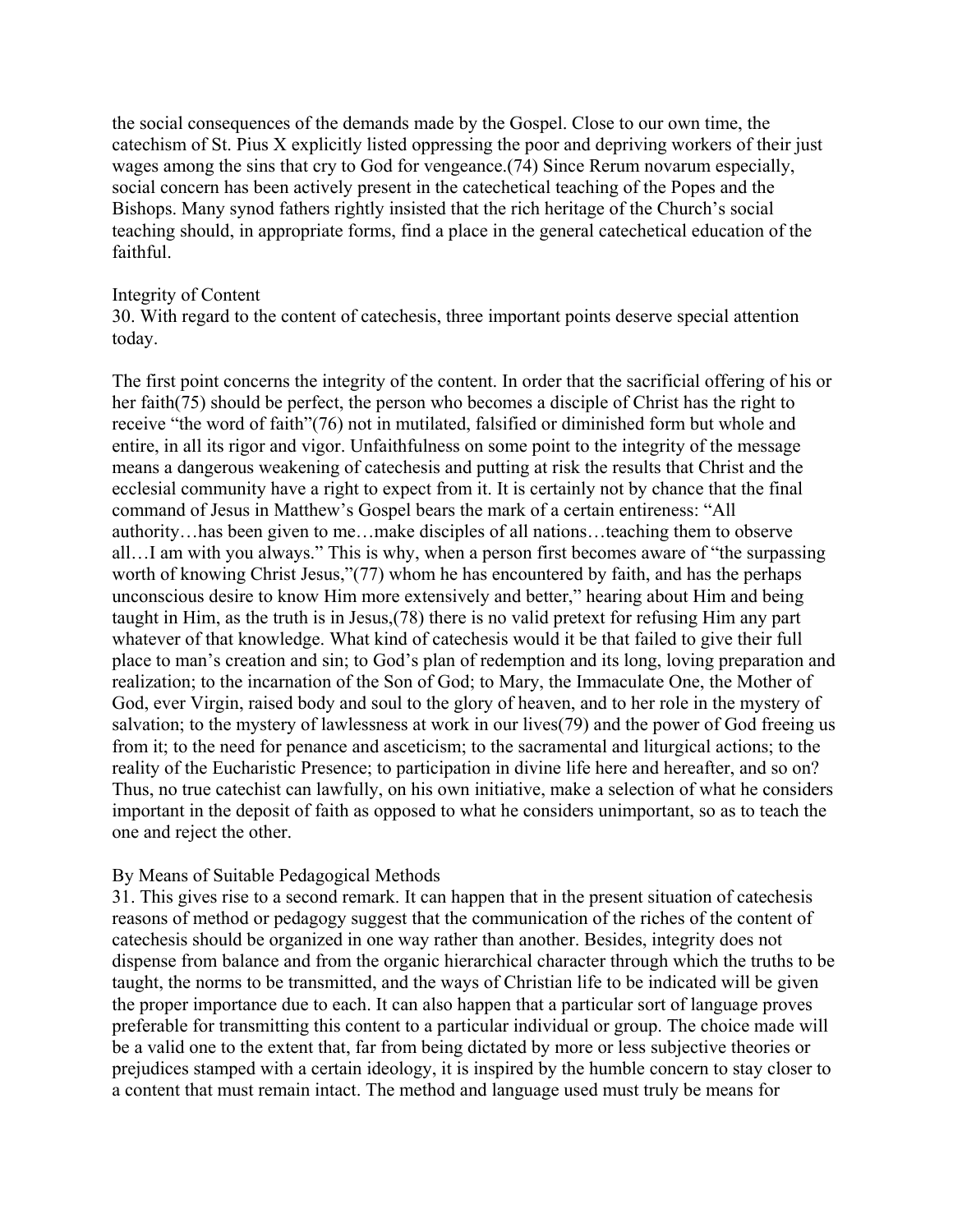communicating the whole and not just a part of "the words of eternal life"(80) and the "ways of life."(81)

## Ecumenical Dimension of Catechesis

32. The great movement, one certainly inspired by the Spirit of Jesus, that has for some years been causing the Catholic Church to seek with other Christian Churches or confessions the restoration of the perfect unity willed by the Lord, brings me to the question of the ecumenical character of catechesis. This movement reached its full prominence in the Second Vatican Council (82) and since then has taken on a new extension within the Church, as is shown concretely by the impressive series of events and initiatives with which everyone is now familiar.

Catechesis cannot remain aloof from this ecumenical dimension, since all the faithful are called to share, according to their capacity and place in the Church, in the movement towards unity.(83)

Catechesis will have an ecumenical dimension if, while not ceasing to teach that the fullness of the revealed truths and of the means of salvation instituted by Christ is found in the Catholic Church,(84) it does so with sincere respect, in words and in deeds, for the ecclesial communities that are not in perfect communion with this Church.

In this context, it is extremely important to give a correct and fair presentation of the other Churches and ecclesial communities that the Spirit of Christ does not refrain from using as means of salvation; "moreover, some, even very many, of the outstanding elements and endowments which together go to build up and give life to the Church herself, can exist outside the visible boundaries of the Catholic Church."(85) Among other things this presentation will help Catholics to have both a deeper understanding of their own faith and a better acquaintance with and esteem for their other Christian brethren, thus facilitating the shared search for the way towards full unity in the whole truth. It should also help non-Catholics to have a better knowledge and appreciation of the Catholic Church and her conviction of being the "universal help toward salvation."

Catechesis will have an ecumenical dimension if, in addition, it creates and fosters a true desire for unity. This will be true all the more if it inspires serious efforts – including the effort of selfpurification in the humility and the fervor of the Spirit in order to clear the ways – with a view not to facile irenics made up of omissions and concessions on the level of doctrine, but to perfect unity, when and by what means the Lord will wish.

Finally, catechesis will have an ecumenical dimension if it tries to prepare Catholic children and young people, as well as adults, for living in contact with non-Catholics, affirming their Catholic identity while respecting the faith of others.

## Ecumenical Collaboration in the Field of Catechesis

33. In situations of religious plurality, the Bishops can consider it opportune or even necessary to have certain experiences of collaboration in the field of catechesis between Catholics and other Christians, complementing the normal catechesis that must in any case be given to Catholics. Such experiences have a theological foundation in the elements shared by all Christians.(86) But the communion of faith between Catholics and other Christians is not complete and perfect; in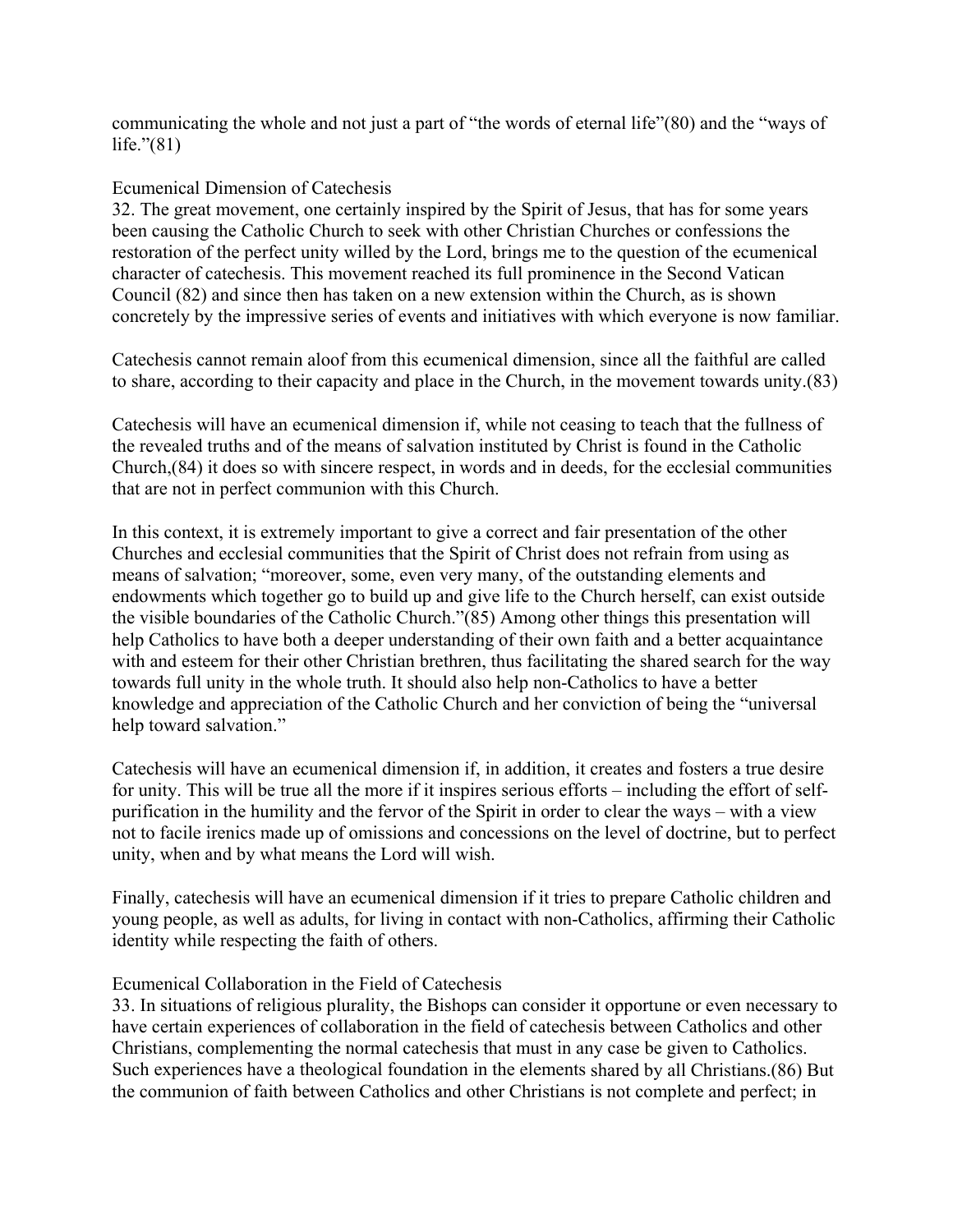certain cases there are even profound divergences. Consequently, this ecumenical collaboration is by its very nature limited: it must never mean a "reduction" to a common minimum. Furthermore, catechesis does not consist merely in the teaching of doctrine: it also means initiating into the whole of Christian life, bringing full participation in the sacraments of the Church. Therefore, where there is an experience of ecumenical collaboration in the field of catechesis, care must be taken that the education of Catholics in the Catholic Church should be well ensured in matters of doctrine and of Christian living.

During the synod, a certain number of Bishops drew attention to what they referred to as the increasingly frequent cases in which the civil authority or other circumstances impose on the schools in some countries a common instruction in the Christian religion, with common textbooks, class periods, etc., for Catholics and non-Catholics alike. Needless to say, this is not true catechesis. But this teaching also has ecumenical importance when it presents Christian doctrine fairly and honestly. In cases where circumstances impose it, it is important that in addition a specifically Catholic catechesis should be ensured with all the greater care.

## The Question of Textbooks Dealing with the Various Religions

34. At this point another observation must be made on the same lines but from a different point of view. State schools sometimes provide their pupils with books that for cultural reasons (history, morals or literature) present the various religions, including the Catholic religion. An objective presentation of historical events, of the different religions and of the various Christian confessions can make a contribution here to better mutual understanding. Care will then be taken that every effort is made to ensure that the presentation is truly objective and free from the distorting influence of ideological and political systems or of prejudices with claims to be scientific. In any case, such schoolbooks can obviously not be considered catechetical works: they lack both the witness of believers stating their faith to other believers and an understanding of the Christian mysteries and of what is specific about Catholicism, as these are understood within the faith.

## V.

# EVERYBODY NEEDS TO BE CATECHIZED

The Importance of Children and the Young

35. The theme designated by my predecessor Paul VI for the fourth general assembly of the synod of Bishops was: "Catechesis in our time, with special reference to the catechesis of children and young people." The increase in the number of young people is without doubt a fact charged with hope and at the same time with anxiety for a large part of the contemporary world. In certain countries, especially those of the Third World, more than half of the population is under 25 or 30 years of age. This means millions and millions of children and young people preparing for their adult future. And there is more than just the factor of numbers: recent events, as well as the daily news, tell us that, although this countless multitude of young people is here and there dominated by uncertainty and fear, seduced by the escapism of indifference or drugs, or tempted by nihilism and violence, nevertheless it constitutes in its major part the great force that amid many hazards is set on building the civilization of the future.

In our pastoral care we ask ourselves: How are we to reveal Jesus Christ, God made man, to this multitude of children and young people, reveal Him not just in the fascination of a first fleeting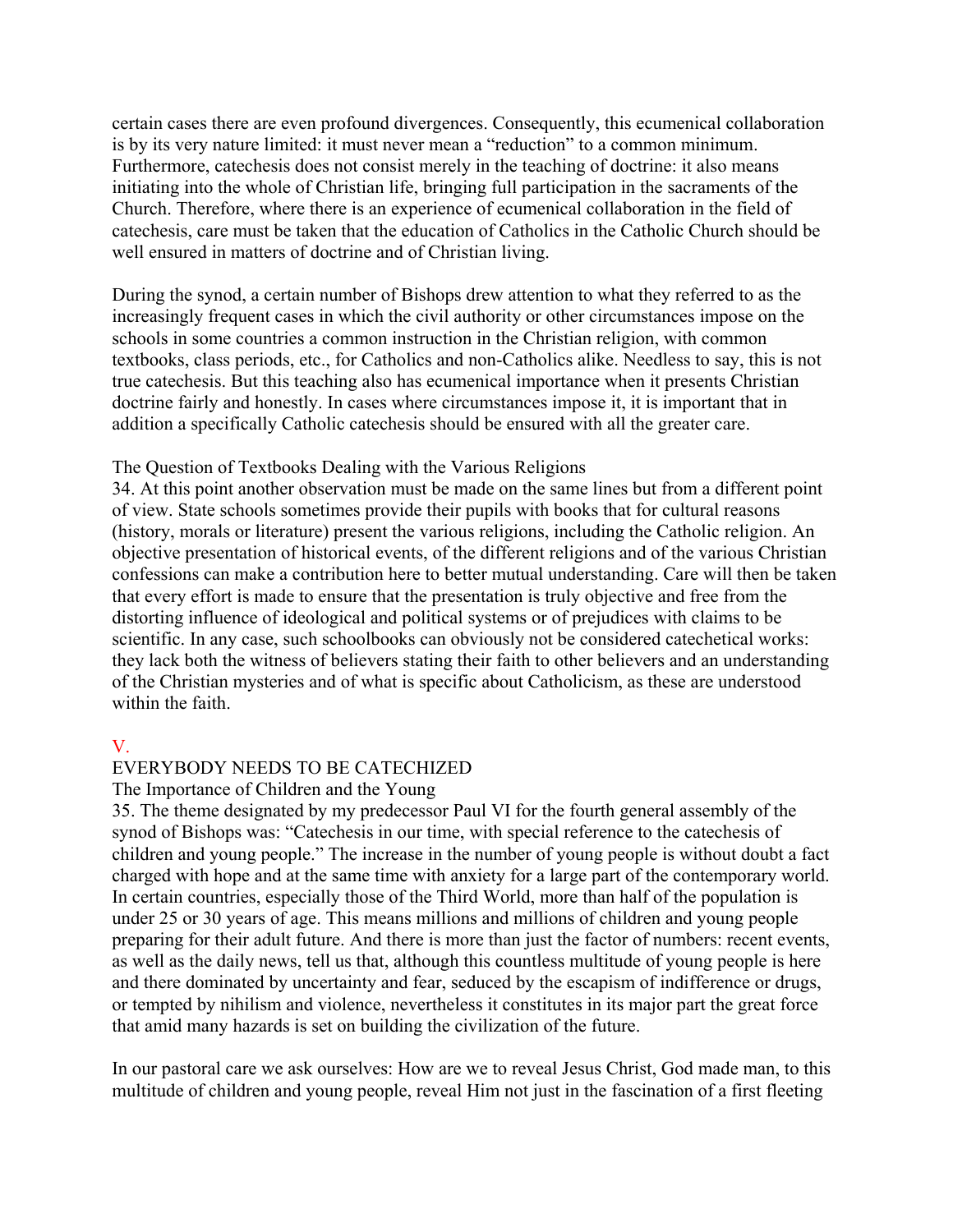encounter but through an acquaintance, growing deeper and clearer daily, with Him, His message, the plan of God that He has revealed, the call He addresses to each person, and the kingdom that He wishes to establish in this world with the "little flock"(87) of those who believe in Him, a kingdom that will be complete only in eternity? How are we to enable them to know the meaning, the import, the fundamental requirements, the law of love, the promises and the hopes of this kingdom?

There are many observations that could be made about the special characteristics that catechesis assumes at the different stages of life.

#### Infants

36. One moment that is often decisive is the one at which the very young child receives the first elements of catechesis from its parents and the family surroundings. These elements will perhaps be no more than a simple revelation of a good and provident Father in heaven to whom the child learns to turn its heart. The very short prayers that the child learns to lisp will be the start of a loving dialogue with this hidden God whose word it will then begin to hear. I cannot insist too strongly on this early initiation by Christian parents in which the child's faculties are integrated into a living relationship with God. It is a work of prime importance. It demands great love and profound respect for the child who has a right to a simple and true presentation of the Christian faith.

#### Children

37. For the child there comes soon, at school and in Church, in institutions connected with the parish or with the spiritual care of the Catholic or state school not only an introduction into a wider social circle, but also the moment for a catechesis aimed at inserting him or her organically into the life of the Church, a moment that includes an immediate preparation for the celebration of the sacraments. This catechesis is didactic in character, but is directed towards the giving of witness in the faith. It is an initial catechesis but not a fragmentary one, since it will have to reveal, although in an elementary way, all the principal mysteries of faith and their effects on the child's moral and religious life. It is a catechesis that gives meaning to the sacraments, but at the same time it receives from the experience of the sacraments a living dimension that keeps it from remaining merely doctrinal, and it communicates to the child the joy of being a witness to Christ in ordinary life.

#### Adolescents

38. Next comes puberty and adolescence, with all the greatness and dangers which that age brings. It is the time of discovering oneself and one's own inner world, the time of generous plans, the time when the feeling of love awakens, with the biological impulses of sexuality, the time of the desire to be together, the time of a particularly intense joy connected with the exhilarating discovery of life. But often it is also the age of deeper questioning, of anguished or even frustrating searching, of a certain mistrust of others and dangerous introspection, and the age sometimes of the first experiences of setbacks and of disappointments. Catechesis cannot ignore these changeable aspects of this delicate period of life. A catechesis capable of leading the adolescent to reexamine his or her life and to engage in dialogue, a catechesis that does not ignore the adolescent's great questions – self-giving, belief, love and the means of expressing it constituted by sexuality – such a catechesis can be decisive. The revelation of Jesus Christ as a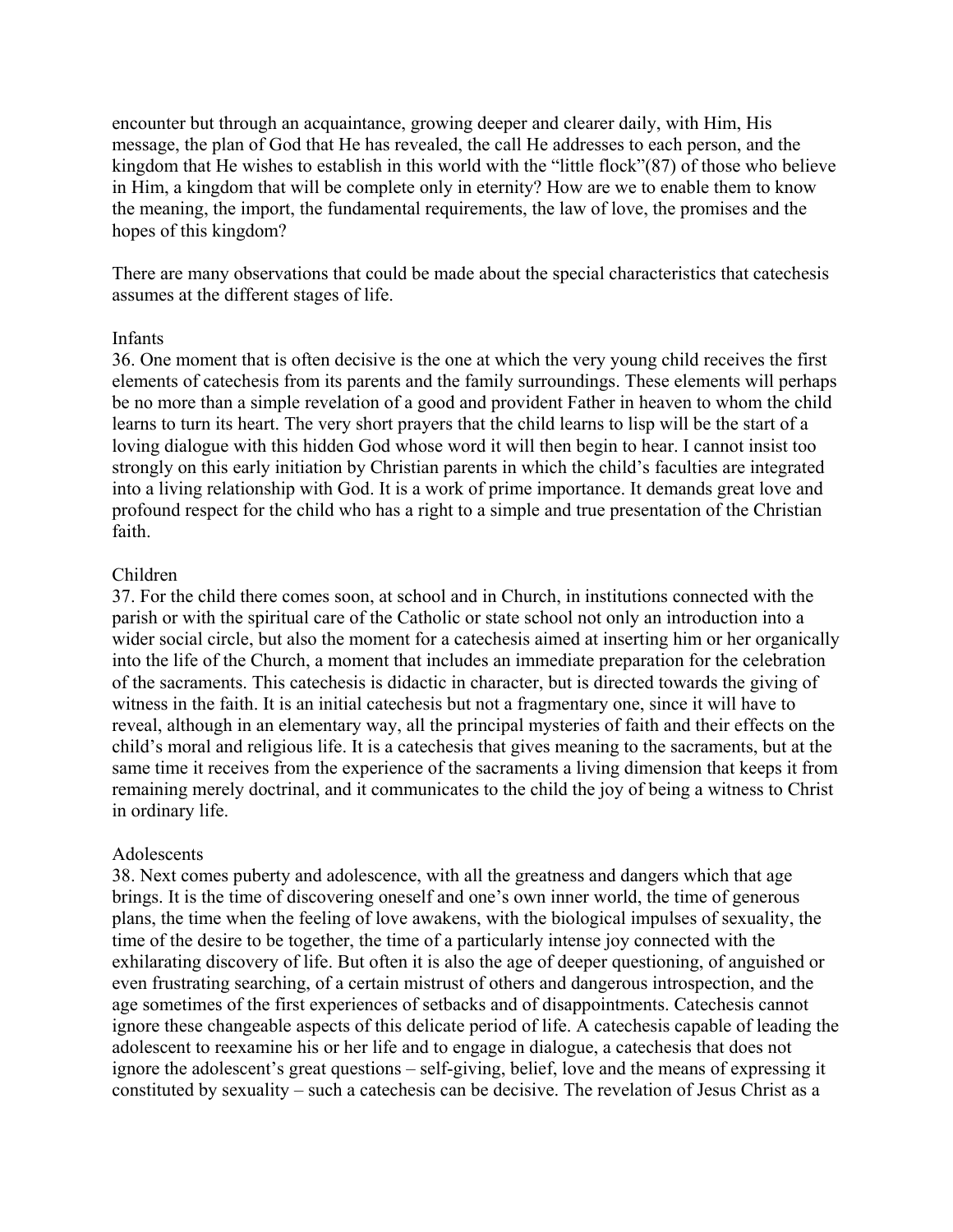Friend, Guide and Model, capable of being admired but also imitated; the revelation of this message which provides an answer to the fundamental questions, the revelation of the loving plan of Christ the Savior as the incarnation of the only authentic love and as the possibility of uniting the human race – all this can provide the basis for genuine education in faith. Above all, the mysteries of the passion and death of Jesus, through which, according to St. Paul, he merited His glorious resurrection, can speak eloquently to the adolescent's conscience and heart and cast light on his first sufferings and on the suffering of the world that he is discovering.

#### The Young

39. With youth comes the moment of the first great decisions. Although the young may enjoy the support of the members of their family and their friends, they have to rely on themselves and their own conscience and must ever more frequently and decisively assume responsibility for their destiny. Good and evil, grace and sin, life and death will more and more confront one another within them, not just as moral categories but chiefly as fundamental options which they must accept or reject lucidly, conscious of their own responsibility. It is obvious that a catechesis which denounces selfishness in the name of generosity, and which without any illusory oversimplification presents the Christian meaning of work, of the common good, of justice and charity, a catechesis on international peace and on the advancement of human dignity, on development, and on liberation, as these are presented in recent documents of the Church,(88) fittingly completes in the minds of the young the good catechesis on strictly religious realities which is never to be neglected. Catechesis then takes on considerable importance, since it is the time when the Gospel can be presented, understood and accepted as capable of giving meaning to life and thus of inspiring attitudes that would have no other explanation, such as self-sacrifice, detachment, forbearance, justice, commitment, reconciliation, a sense of the Absolute and the unseen. All these are traits that distinguish a young person from his or her companions as a disciple of Jesus Christ.

Catechesis thus prepares for the important Christian commitments of adult life. For example, it is certain that many vocations to the priesthood and religious life have their origin during a wellimparted catechesis in infancy and adolescence.

From infancy until the threshold of maturity, catechesis is thus a permanent school of the faith and follows the major stages of life, like a beacon lighting the path of the child, the adolescent and the young person.

#### The Adaptation of Catechesis for Young People

40. It is reassuring to note that, during the fourth general assembly of the synod and the following years, the Church has widely shared in concern about how to impart catechesis to children and young people. God grant that the attention thus aroused will long endure in the Church's consciousness. In this way the synod has been valuable for the whole Church by seeking to trace with the greatest possible precision the complex characteristics of present-day youth; by showing that these young persons speak a language into which the message of Jesus must be translated with patience and wisdom and without betrayal; by demonstrating that, in spite of appearances, these young people have within them, even though often in a confused way, not just a readiness or openness, but rather a real desire to know "Jesus…who is called Christ" (89); and by indicating that if the work of catechesis is to be carried out rigorously and seriously,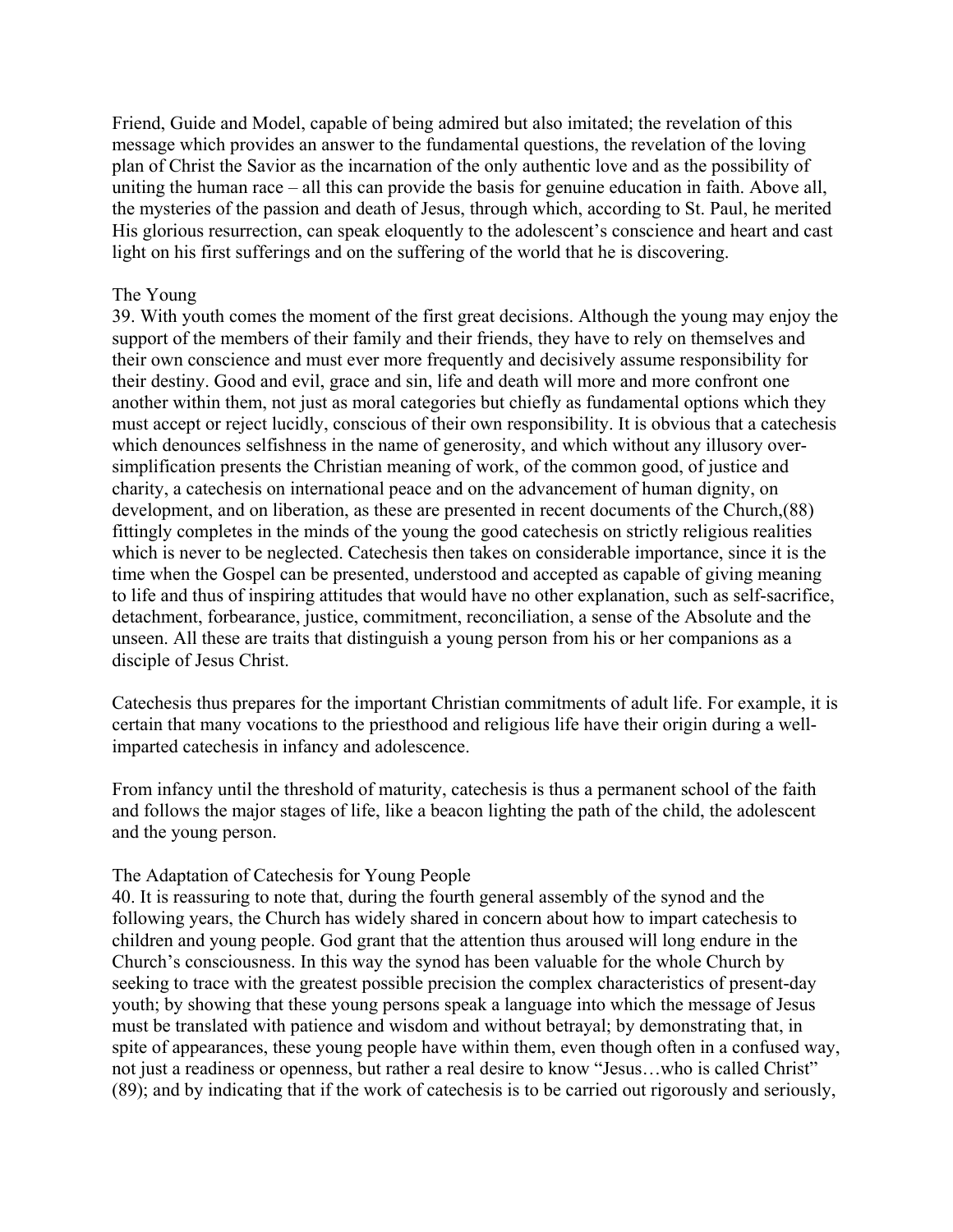it is today more difficult and tiring than ever before, because of the obstacles and difficulties of all kinds that it meets; but it is also more consoling, because of the depth of the response it receives from children and young people. This is a treasure which the Church can and should count on in the years ahead.

# The Handicapped

41. Children and young people who are physically or mentally handicapped come first to mind. They have a right, like others of their age, to know "the mystery of faith." The greater difficulties that they encounter give greater merit to their efforts and to those of their teachers. It is pleasant to see that Catholic organizations especially dedicated to young handicapped people contributed to the synod a renewed desire to deal better with this important problem. They deserve to be given warm encouragement in this endeavor.

## Young People Without Religious Support

42. My thoughts turn next to the ever increasing number of children and young people born and brought up in a non-Christian or at least non-practicing home but who wish to know the Christian faith. They must be ensured a catechesis attuned to them, so that they will be able to grow in faith and live by lt more and more, in spite of the lack of support or even the opposition they meet in their surroundings.

## Adults

43. To continue the series of receivers of catechesis, I cannot fail to emphasize now one of the most constant concerns of the synod fathers, a concern imposed with vigor and urgency by present experiences throughout the world: I am referring to the central problem of the catechesis of adults. This is the principal form of catechesis, because it is addressed to persons who have the greatest responsibilities and the capacity to live the Christian message in its fully developed form.(90) The Christian community cannot carry out a permanent catechesis without the direct and skilled participation of adults, whether as receivers or as promoters of catechetical activity. The world, in which the young are called to live and to give witness to the faith which catechesis seeks to deepen and strengthen, is governed by adults. The faith of these adults too should continually be enlightened, stimulated and renewed, so that it may pervade the temporal realities in their charge. Thus, for catechesis to be effective, it must be permanent, and it would be quite useless if it stopped short at the threshold of maturity, since catechesis, admittedly under another form, proves no less necessary for adults.

## Quasi-Catechumens

44. Among the adults who need catechesis, our pastoral missionary concern is directed to those who were born and reared in areas not yet Christianized, and who have never been able to study deeply the Christian teaching that the circumstances of life have at a certain moment caused them to come across. It is also directed to those who in childhood received a catechesis suited to their age but who later drifted away from all religious practice and as adults find themselves with religious knowledge of a rather childish kind. It is likewise directed to those who feel the effects of a catechesis received early in life but badly imparted or badly assimilated. It is directed to those who, although they were born in a Christian country or in sociologically Christian surroundings, have never been educated in their faith and, as adult are really catechumens.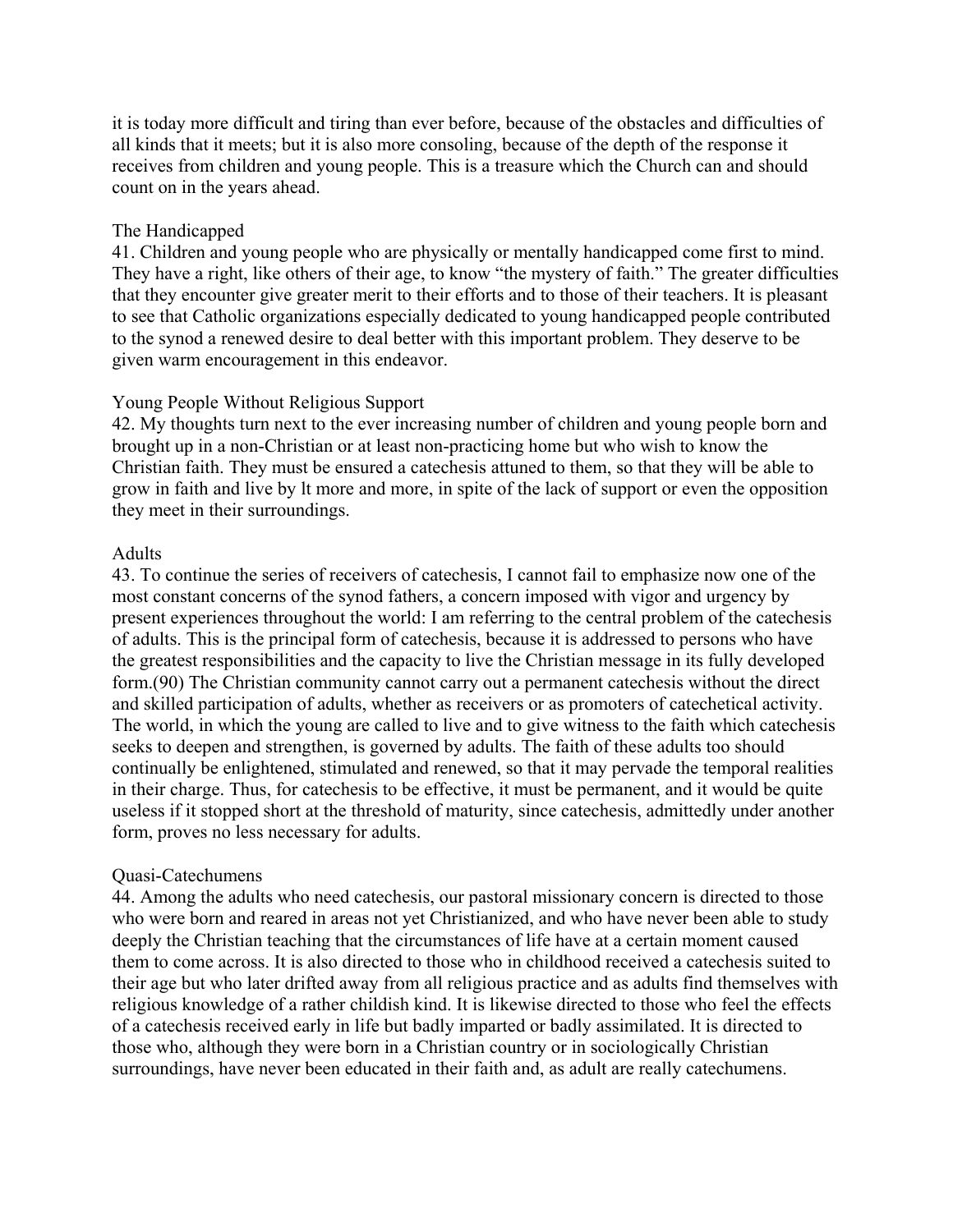## Diversified and Complementary Forms of Catechesis

45. Catechesis is therefore for adults of every age, including the elderly-persons who deserve particular attention in view of their experience and their problems – no less than for children, adolescents and the young. We should also mention migrants, those who are by-passed by modern developments, those who live in areas of large cities which are often without churches, buildings and suitable organization, and other such groups. It is desirable that initiatives meant to give all these groups a Christian formation, with appropriate means (audio-visual aids, booklets, discussions, lectures), should increase in number, enabling many adults to fill the gap left by an insufficient or deficient catechesis, to complete harmoniously at a higher level their childhood catechesis, or even to prepare themselves enough in this field to be able to help others in a more serious way.

It is important also that the catechesis of children and young people, permanent catechesis, and the catechesis of adults should not be separate watertight compartments. It is even more important that there should be no break between them. On the contrary, their perfect complementarity must be fostered: adults have much to give to young people and children in the field of catechesis, but they can also receive much from them for the growth of their own Christian lives.

It must be restated that nobody in the Church of Jesus Christ should feel excused from receiving catechesis. This is true even of young seminarians and young religious, and of all those called to the task of being pastors and catechists. They will fulfill this task all the better if they are humble pupils of the Church, the great giver as well as the great receiver of catechesis.

# VI. SOME WAYS AND MEANS OF CATECHESIS

## Communications Media

46. From the oral teaching by the apostles and the letters circulating among the churches down to the most modern means, catechesis has not ceased to look for the most suitable ways and means for its mission, with the active participation of the communities and at the urging of the pastors. This effort must continue.

I think immediately of the great possibilities offered by the means of social communication and the means of group communication: television, radio, the press, records, tape recordings-the whole series of audio-visual means. The achievements in these spheres are such as to encourage the greatest hope. Experience shows, for example, the effect had by instruction given on radio or television, when it combines a high aesthetic level and rigorous fidelity to the magisterium. The Church now has many opportunities for considering these questions – as, for instance, on Social Communications Days – and it is not necessary to speak of them at length here, in spite of their prime importance.

## Utilization of Various Places, Occasions and Gatherings

47. I am also thinking of various occasions of special value which are exactly suitable for catechesis: for example, diocesan, regional or national pilgrimages, which gain from being centered on some judiciously chosen theme based on the life of Christ, of the Blessed Virgin or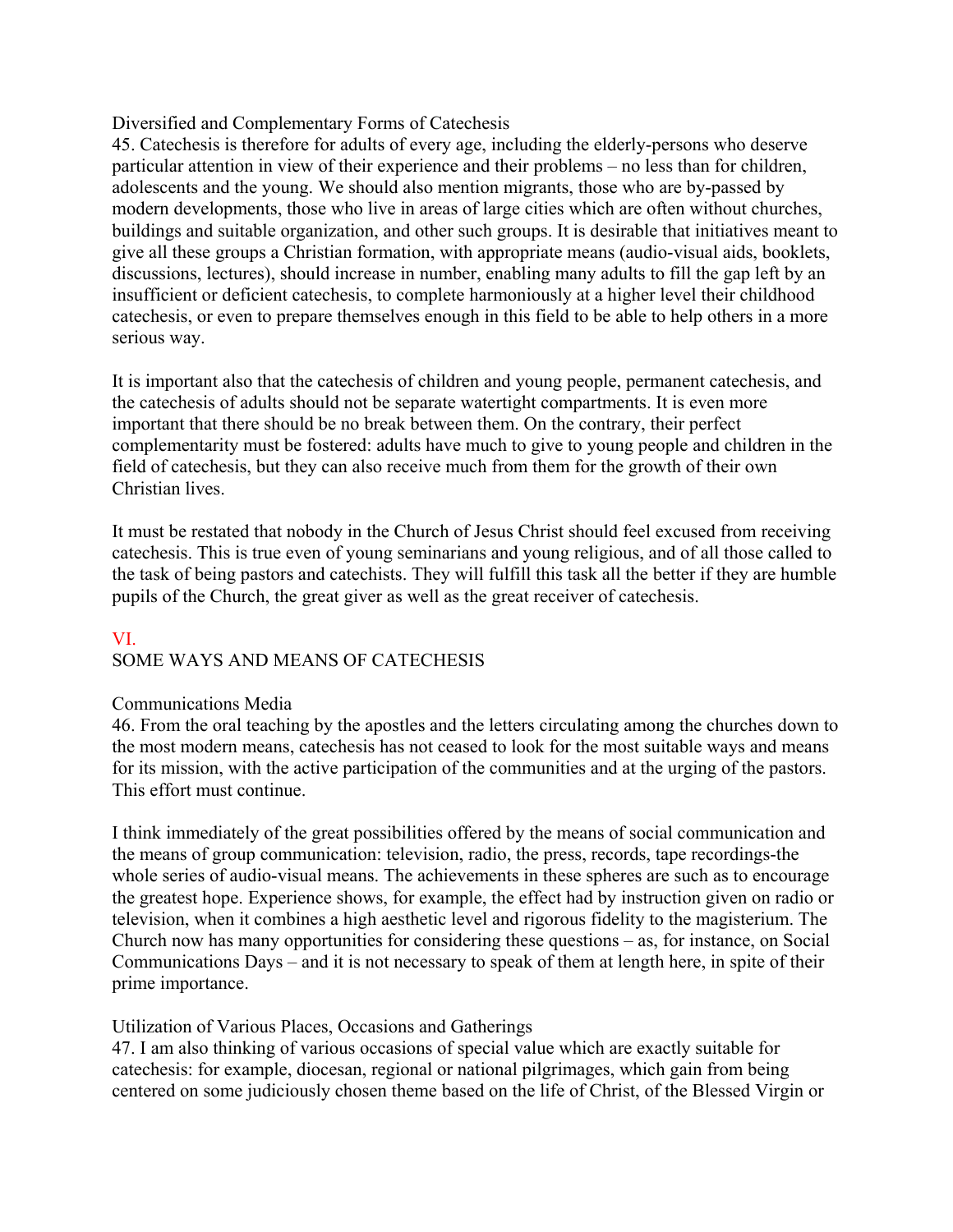of the saints. Then there are the traditional missions, often too hastily dropped but irreplaceable for the periodic and vigorous renewal of Christian life – they should be revived and brought up to date. Again there are Bible-study groups, which ought to go beyond exegesis and lead their members to live by the Word of God. Yet other instances are the meetings of ecclesial basic communities, in so far as they correspond to the criteria laid down in the Apostolic Exhortation Evangelii nuntiandi.(91) I may also mention the youth groups that, under varying names and forms but always with the purpose of making Jesus Christ known and of living by the Gospel, are in some areas multiplying and flourishing in a sort of springtime that is very comforting for the Church. These include Catholic action groups, charitable groups, prayer groups and Christian meditation groups. These groups are a source of great hope for the Church of tomorrow. But, in the name of Jesus, I exhort the young people who belong to them, their leaders, and the priests who devote the best part of their ministry to them: no matter what it costs, do not allow these groups-which are exceptional occasions for meeting others, and which are blessed with such riches of friendship and solidarity among the young, of joy and enthusiasm, of reflection on events and facts – do not allow them to lack serious study of Christian doctrine. If they do, they will be in danger – a danger that has unfortunately proved only too real – of disappointing their members and also the Church.

The catechetical endeavor that is possible in these various surroundings, and in many others besides, will have all the greater chance of being accepted and bearing fruit if it respects their individual nature. By becoming part of them in the right way, it will achieve the diversity and complementarity of approach that will enable it to develop all the riches of its concept, with its three dimensions of word, memorial and witness-doctrine, celebration and commitment in living – which the synod Message to the People of God emphasized.(92)

#### The Homily

48. This remark is even more valid for the catechesis given in the setting of the liturgy, especially at the Eucharistic assembly. Respecting the specific nature and proper cadence of this setting, the homily takes up again the journey of faith put forward by catechesis, and brings it to its natural fulfillment. At the same time it encourages the Lord's disciples to begin anew each day their spiritual journey in truth, adoration and thanksgiving. Accordingly, one can say that catechetical teaching too finds its source and its fulfillment in the Eucharist, within the whole circle of the liturgical year. Preaching, centered upon the Bible texts, must then in its own way make it possible to familiarize the faithful with the whole of the mysteries of the faith and with the norms of Christian living. Much attention must be given to the homily: it should be neither too long nor too short; it should always be carefully prepared, rich in substance and adapted to the hearers, and reserved to ordained ministers. The homily should have its place not only in every Sunday and feast-day Eucharist, but also in the celebration of baptisms, penitential liturgies, marriages and funerals. This is one of the benefits of the liturgical renewal.

#### Catechetical Literature

49. Among these various ways and means – all the Church's activities have a catechetical dimension-catechetical works, far from losing their essential importance, acquire fresh significance. One of the major features of the renewal of catechetics today is the rewriting and multiplication of catechetical books taking place in many parts of the Church. Numerous very successful works have been produced and are a real treasure in the service of catechetical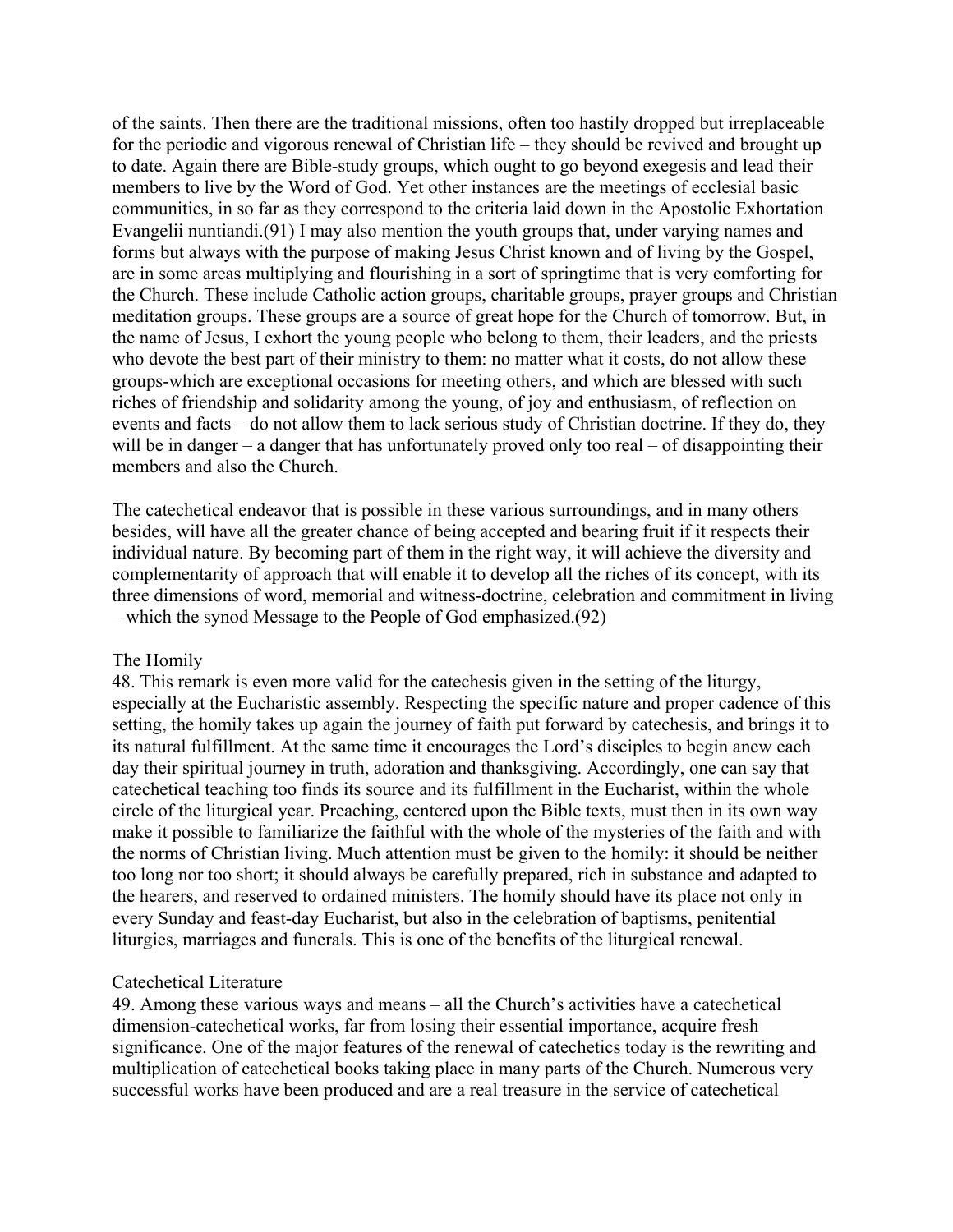instruction. But it must be humbly and honestly recognized that this rich flowering has brought with it articles and publications which are ambiguous and harmful to young people and to the life of the Church. In certain places, the desire to find the best forms of expression or to keep up with fashions in pedagogical methods has often enough resulted in certain catechetical works which bewilder the young and even adults, either by deliberately or unconsciously omitting elements essential to the Church's faith, or by attributing excessive importance to certain themes at the expense of others, or, chiefly, by a rather horizontalist overall view out of keeping with the teaching of the Church's magisterium.

Therefore, it is not enough to multiply catechetical works. In order that these works may correspond with their aim, several conditions are essential:

a) they must be linked with the real life of the generation to which they are addressed, showing close acquaintance with its anxieties and questionings, struggles and hopes;

b) they must try to speak a language comprehensible to the generation in question;

c) they must make a point of giving the whole message of Christ and His Church, without neglecting or distorting anything, and in expounding it they will follow a line and structure that highlights what is essential;

d) they must really aim to give to those who use them a better knowledge of the mysteries of Christ, aimed at true conversion and a life more in conformity with God's will.

## Catechisms

50. All those who take on the heavy task of preparing these catechetical tools, especially catechism texts, can do so only with the approval of the pastors who have the authority to give it, and taking their inspiration as closely as possible from the General Catechetical Directory, which remains the standard of reference.(93)

ln this regard, I must warmly encourage episcopal conferences of the whole world to undertake, patiently but resolutely, the considerable work to be accomplished in agreement with the Apostolic See in order to prepare genuine catechisms which will be faithful to the essential content of revelation and up to date in method, and which will be capable of educating the Christian generations of the future to a sturdy faith.

This brief mention of ways and means of modern catechetics does not exhaust the wealth of suggestions worked out by the synod fathers. It is comforting to think that at the present time every country is seeing valuable collaboration for a more organic and more secure renewal of these aspects of catechetics. There can be no doubt that the Church will find the experts and the right means for responding, with God's grace, to the complex requirements of communicating with the people of today.

# VII.

# HOW TO IMPART CATECHESIS

Diversity of Methods

51. The age and the intellectual development of Christians, their degree of ecclesial and spiritual maturity and many other personal circumstances demand that catechesis should adopt widely differing methods for the attainment of its specific aim: education in the faith. On a more general level, this variety is also demanded by the social and cultural surrounding in which the Church carries out her catechetical work.

The variety in the methods used is a sign of life and a resource. That is how it was considered by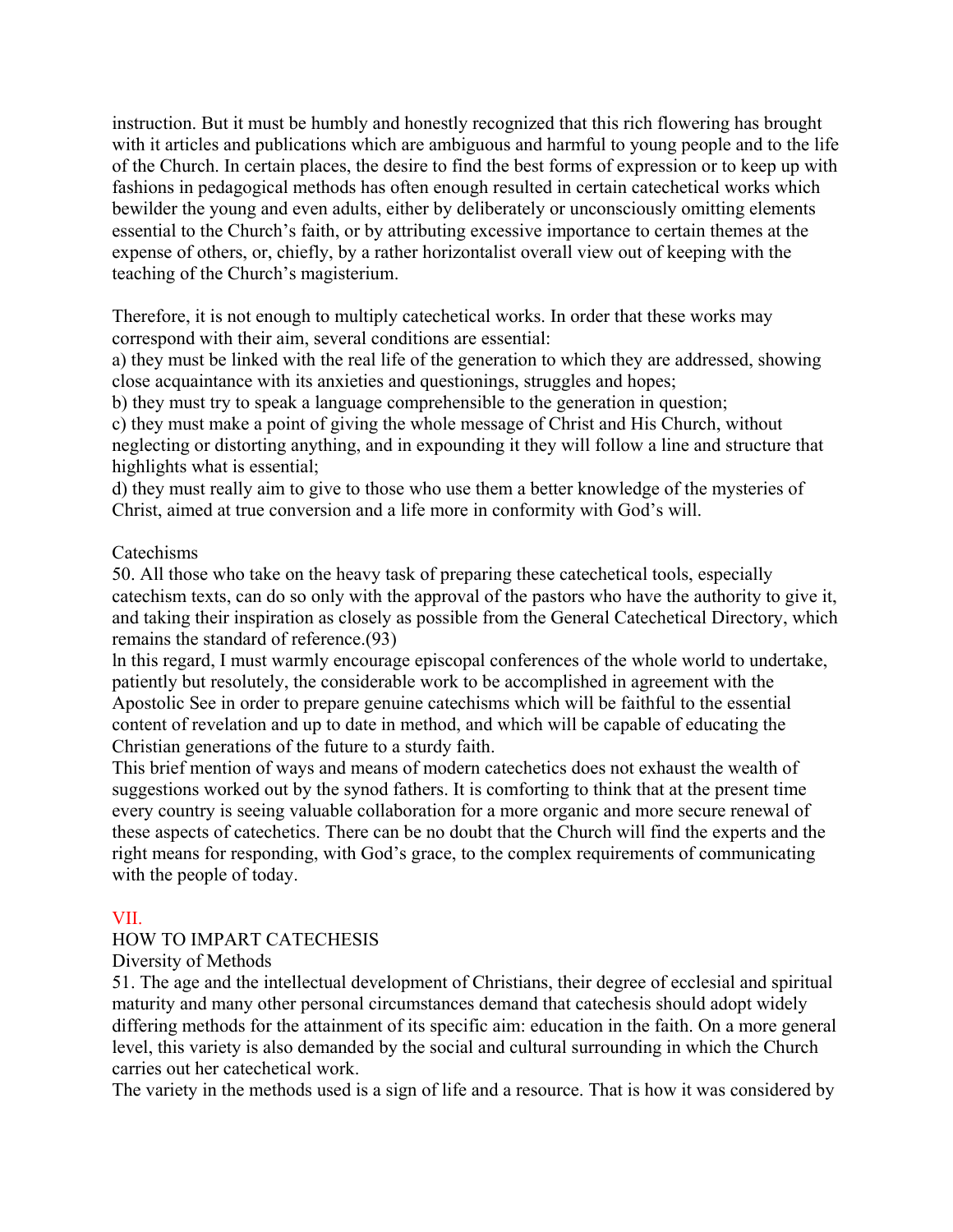the fathers of the fourth general assembly of the synod, although they also drew attention to the conditions necessary for that variety to be useful and not harmful to the unity of the teaching of the one Faith.

#### At the Service of Revelation and Conversion

52. The first question of a general kind that presents itself here concerns the danger and the temptation to mix catechetical teaching unduly with overt or masked ideological views, especially political and social ones, or with personal political options. When such views get the better of the – central message to be transmitted, to the point of obscuring it and putting it in second place or even using it to further their own ends, catechesis then becomes radically distorted. The synod rightly insisted on the need for catechesis to remain above one-sided divergent trends – to avoid "dichotomies" – even in the field of theological interpretation of such questions. It is on the basis of revelation that catechesis will try to set its course, revelation as transmitted by the universal magisterium of the Church, in its solemn or ordinary form. This revelation tells of a creating and redeeming God, Whose Son has come among us in our flesh and enters not only into each individual's personal history but into human history itself, becoming its center. Accordingly, this revelation tells of the radical chance of man and the universe, of all that makes up the web of human life under the influence of the Good News of Jesus Christ. If conceived in this way, catechesis goes beyond every form of formalistic moralism, although it will include true Christian moral teaching. Chiefly, it goes beyond any kind of temporal, social or political "messianism." It seeks to arrive at man's innermost being.

#### The Message Embodied in Cultures

53. Now a second question. As I said recently to the members of the Biblical Commission: "The term 'acculturation' or 'inculturation' may be a neologism, but it expresses very well one factor of the great mystery of the Incarnation."(94) We can say of catechesis, as well as of evangelization in general, that it is called to bring the power of the Gospel into the very heart of culture and cultures. For this purpose, catechesis will seek to know these cultures and their essential components; it will learn their most significant expressions; it will respect their particular values and riches. In this manner it will be able to offer these cultures the knowledge of the hidden mystery(95) and help them to bring forth from their own living tradition original expressions of Christian life, celebration and thought. Two things must however be kept in mind. On the one hand the Gospel message cannot be purely and simply isolated from the culture in which it was first inserted (the biblical world or, more concretely, the cultural milieu in which Jesus of Nazareth lived), nor, without serious loss, from the cultures in which it has already been expressed down the centuries; it does not spring spontaneously from any cultural soil; it has always been transmitted by means of an apostolic dialogue which inevitably becomes part of a certain dialogue of cultures.

On the other hand, the power of the Gospel everywhere transforms and regenerates. When that power enters into a culture, it is no surprise that it rectifies many of its elements. There would be no catechesis if it were the Gospel that had to change when it came into contact with the cultures.

To forget this would simply amount to what St. Paul very forcefully calls "emptying the cross of Christ of its power."(96)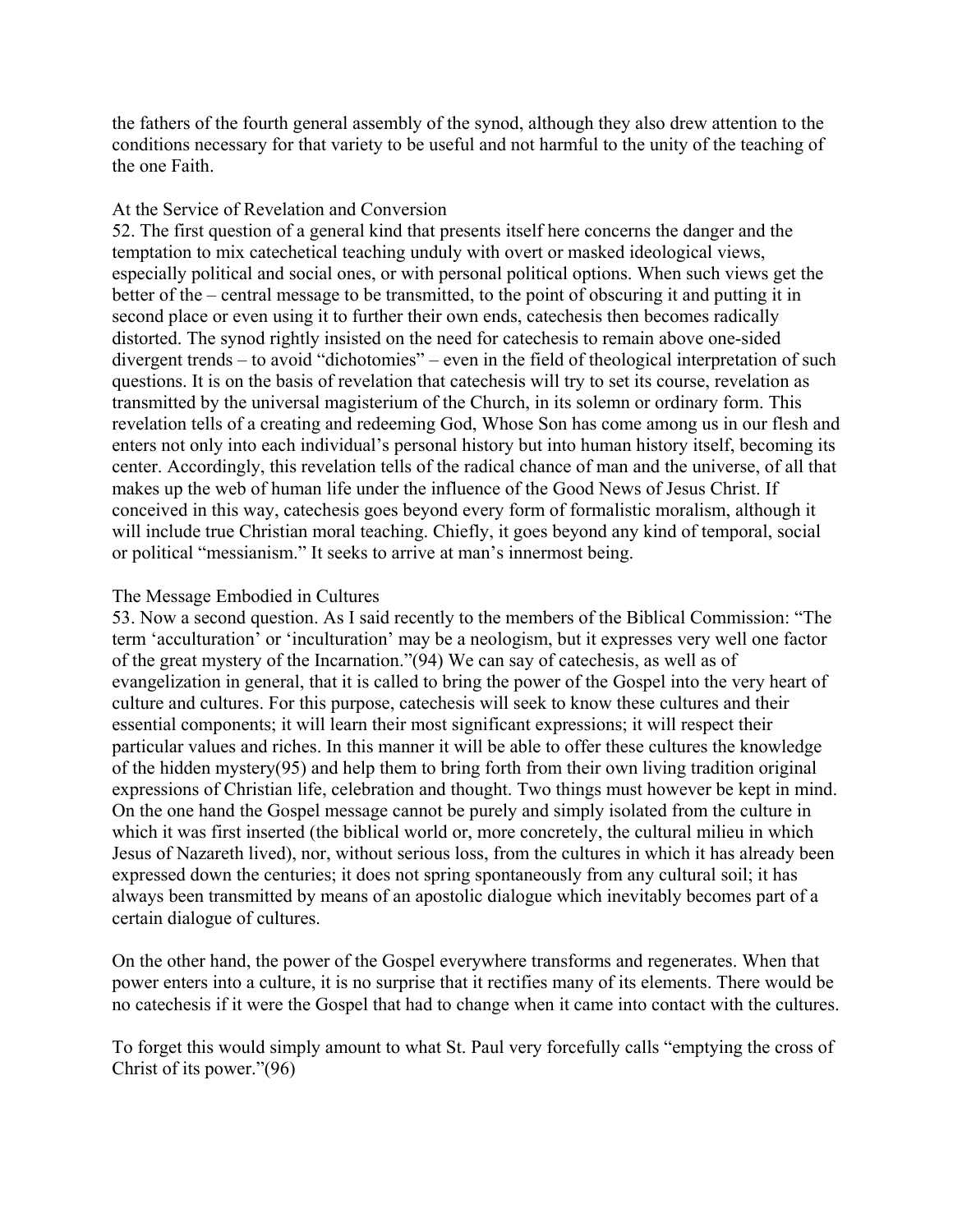It is a different matter to take, with wise discernment, certain elements, religious or otherwise, that form part of the cultural heritage of a human group and use them to help its members to understand better the whole of the Christian mystery. Genuine catechists know that catechesis "takes flesh" in the various cultures and milieux: one has only to think of the peoples with their great differences, of modern youth, of the great variety of circumstances in which people find themselves today. But they refuse to accept an impoverishment of catechesis through a renunciation or obscuring of its message, by adaptations, even in language, that would endanger the "precious deposit" of the faith,(97) or by concessions in matters of faith or morals. They are convinced that true catechesis eventually enriches these cultures by helping them to go beyond the defective or even inhuman features in them, and by communicating to their legitimate values the fullness of Christ.(98)

#### The Contribution of Popular Devotion

54. Another question of method concerns the utilization in catechetical instruction of valid elements in popular piety. I have in mind devotions practiced by the faithful in certain regions with moving fervor and purity of intention, even if the faith underlying them needs to be purified or rectified in many aspects. I have in mind certain easily understood prayers that many simple people are fond of repeating. I have in mind certain acts of piety practiced with a sincere desire to do penance or to please the Lord. Underlying most of these prayers and practices, besides elements that should be discarded, there are other elements which, if they were properly used, could serve very well to help people advance towards knowledge of the mystery of Christ and of His message: the love and mercy of God, the Incarnation of Christ, His redeeming cross and resurrection, the activity of the Spirit in each Christian and in the Church, the mystery of the hereafter, the evangelical virtues to be practiced, the presence of the Christian in the world, etc. And why should we appeal to non-Christian or even anti-Christian elements refusing to build on elements which, even if they need to be revised or improved, have something Christian at their root?

## Memorization

55. The final methodological question the importance of which should at least be referred to-one that was debated several times in the synod-is that of memorization. In the beginnings of Christian catechesis, which coincided with a civilization that was mainly oral, recourse was had very freely to memorization. Catechesis has since then known a long tradition of learning the principal truths by memorizing. We are all aware that this method can present certain disadvantages, not the least of which is that it lends itself to insufficient or at times almost nonexistent assimilation, reducing all knowledge to formulas that are repeated without being properly understood. These disadvantages and the different characteristics of our own civilization have in some places led to the almost complete suppression – according to some, alas, the definitive suppression – of memorization in catechesis. And yet certain very authoritative voices made themselves heard on the occasion of the fourth general assembly of the synod, calling for the restoration of a judicious balance between reflection and spontaneity, between dialogue and silence, between written work and memory work. Moreover certain cultures still set great value on memorization.

At a time when, in non-religious teaching in certain countries, more and more complaints are being made about the unfortunate consequences of disregarding the human faculty of memory,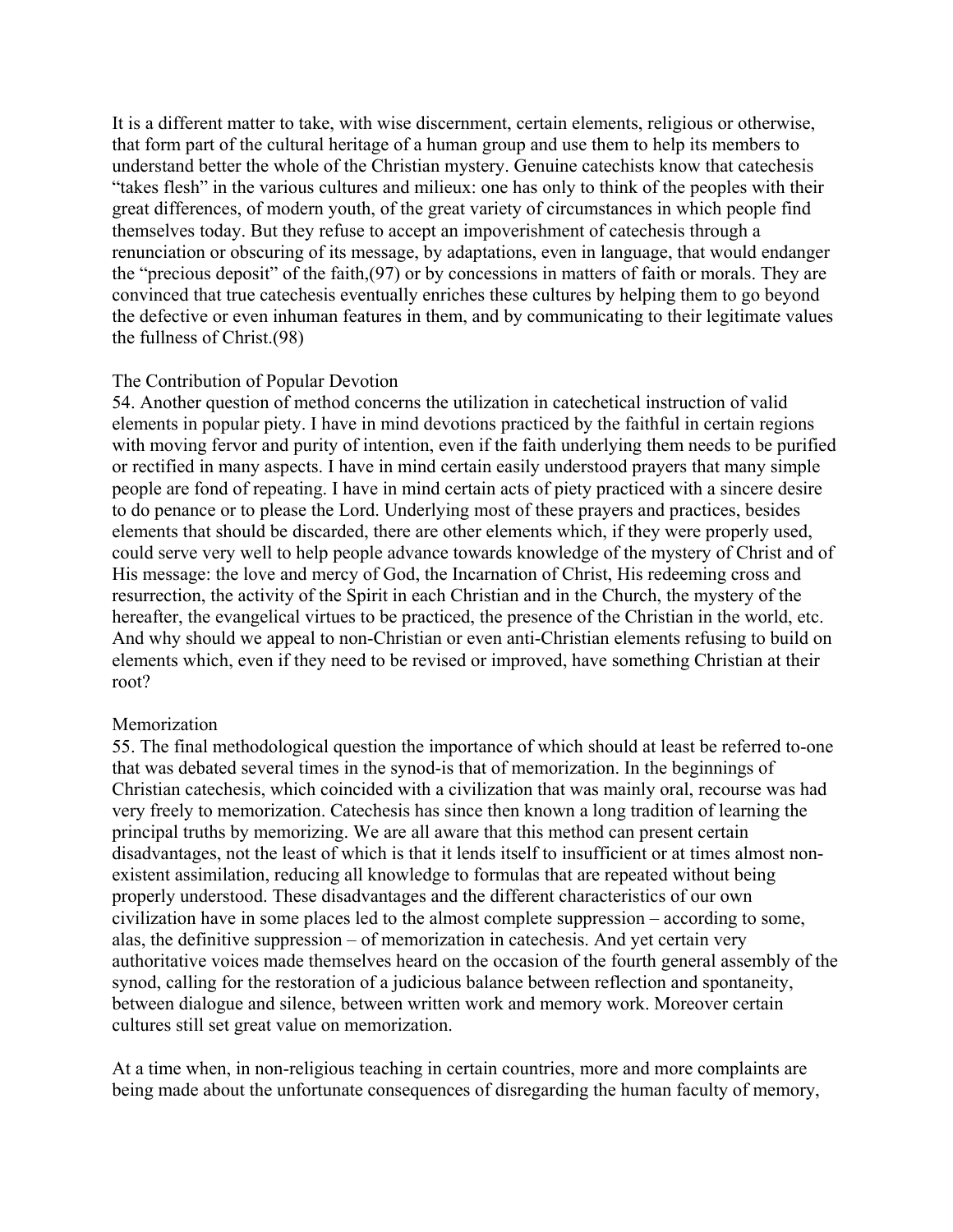should we not attempt to put this faculty back into use in an intelligent and even an original way in catechesis, all the more since the celebration or "memorial" of the great events of the history of salvation require a precise knowledge of them? A certain memorization of the words of Jesus, of important Bible passages, of the Ten Commandments, of the formulas of profession of the faith, of the liturgical texts, of the essential prayers, of key doctrinal ideas, etc., far from being opposed to the dignity of young Christians, or constituting an obstacle to personal dialogue with the Lord, is a real need, as the synod fathers forcefully recalled. We must be realists. The blossoms, if we may call them that, of faith and piety do not grow in the desert places of a memory – less catechesis. What is essential is that the texts that are memorized must at the same time be taken in and gradually understood in depth, in order to become a source of Christian life on the personal level and the community level.

The plurality of methods in contemporary catechesis can be a sign of vitality and ingenuity. In any case, the method chosen must ultimately be referred to a law that is fundamental for the whole of the Church's life: the law of fidelity to God and of fidelity to man in a single loving attitude.

## VIII.

# THE JOY OF FAITH IN A TROUBLED WORLD

## Affirming Christian Identity

56. We live in a difficult world in which the anguish of seeing the best creations of man slip away from him and turn against him creates a climate of uncertainty.(99) In this world catechesis should help Christians to be, for their own joy and the service of all, "light" and "salt."(100) Undoubtedly this demands that catechesis should strengthen them in their identity and that it should continually separate itself from the surrounding atmosphere of hesitation, uncertainty and insipidity. Among the many difficulties, each of them a challenge for faith, I shall indicate a few in order to assist catechesis in overcoming them.

## In an Indifferent World

57. A few years ago, there was much talk of the secularized world, the post-Christian era. Fashion changes, but a profound reality remains. Christians today must be formed to live in a world which largely ignores God or which, in religious matters, in place of an exacting and fraternal dialogue, stimulating for all, too often flounders in a debasing indifferentism, if it does not remain in a scornful attitude of "suspicion" in the name of the progress it has made in the field of scientific "explanations." To "hold on" in this world, to offer to all a "dialogue of salvation"(101) in which each person feels respected in his or her most basic dignity, the dignity of one who is seeking God, we need a catechesis which trains the young people and adults of our communities to remain clear and consistent in their faith, to affirm serenely their Christian and Catholic identity, to "see him who is invisible"(102) and to adhere so firmly to the absoluteness of God that they can be witnesses to Him in a materialistic civilization that denies Him.

## With the Original Pedagogy of the Faith

58. The irreducible originality of Christian identity has for corollary and condition no less original a pedagogy of the faith. Among the many prestigious sciences of man that are nowadays making immense advances, pedagogy is certainly one of the most important. The attainments of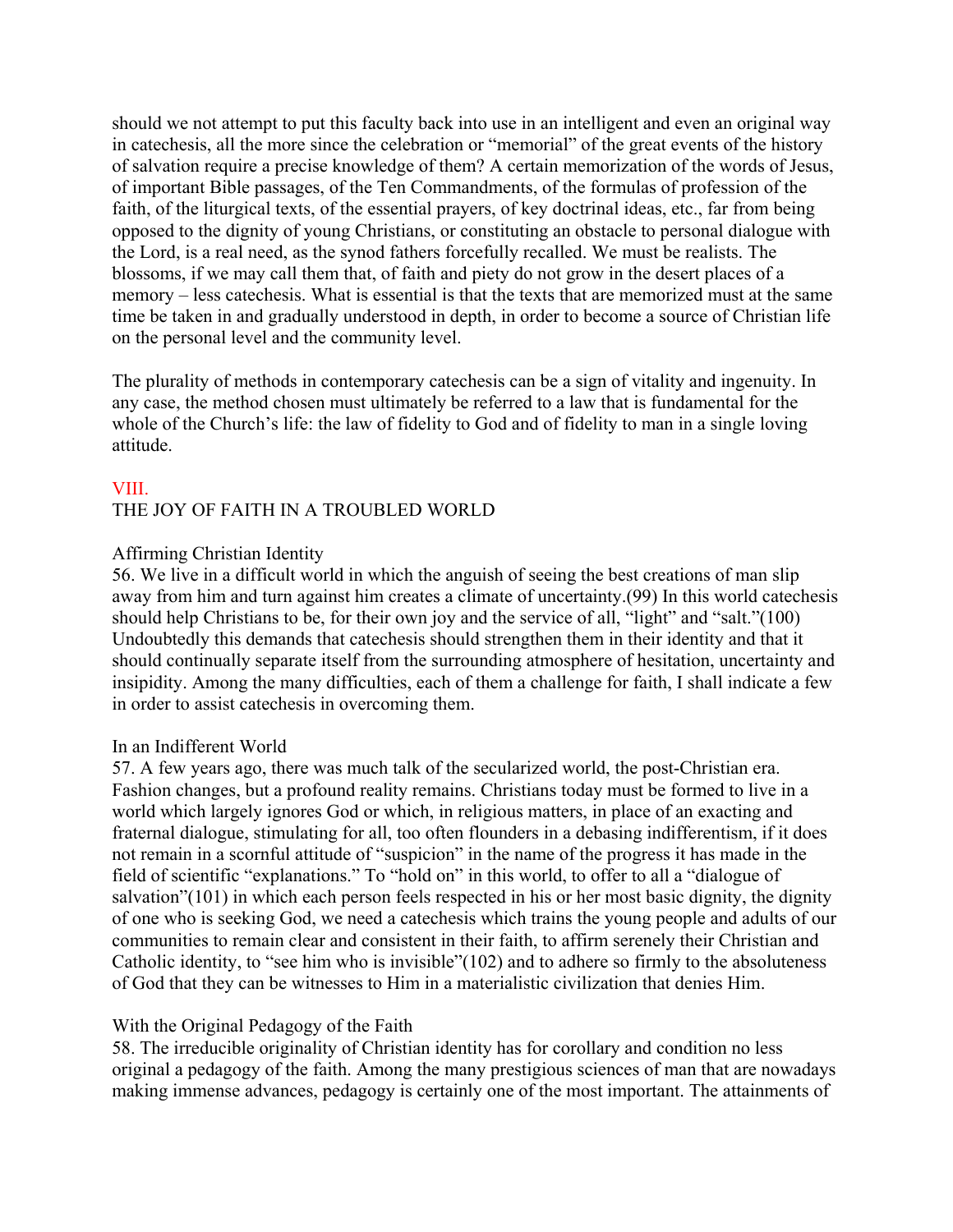the other sciences – biology, psychology, sociology – are providing it with valuable elements. The science of education and the art of teaching are continually being subjected to review, with a view to making them better adapted or more effective, with varying degrees of success. There is also a pedagogy of faith, and the good that it can do for catechesis cannot be overstated. In fact, it is natural that techniques perfected and tested for education in general should be adapted for the service of education in the faith. However, account must always be taken of the absolute originality of faith. Pedagogy of faith is not a question of transmitting human knowledge, even of the highest kind; it is a question of communicating God's revelation in its entirety. Throughout sacred history, especially in the Gospel, God Himself used a pedagogy that must continue to be a model for the pedagogy of faith. A technique is of value in catechesis only to the extent that it serves the faith that is to be transmitted and learned; otherwise it is of no value.

## Language Suited to the Service of the Credo

59. A problem very close to the preceding one is that of language. This is obviously a burning question today. It is paradoxical to see that, while modern studies, for instance in the field of communication, semantics and symbology, attribute extraordinary importance to language, nevertheless language is being misused today for ideological mystification, for mass conformity in thought and for reducing man to the level of an object.

All this has extensive influence in the field of catechesis. For catechesis has a pressing obligation to speak a language suited to today's children and young people in general and to many other categories of people-the language of students, intellectuals and scientists; the language of the illiterate or of people of simple culture; the language of the handicapped, and so on. St. Augustine encountered this same problem and contributed to its solution for his own time with his wellknown work De Catechizandis Rudibus. In catechesis as in theology, there is no doubt that the question of language is of the first order. But there is good reason for recalling here that catechesis cannot admit any language that would result in altering the substance of the content of the Creed, under any pretext whatever, even a pretended scientific one. Deceitful or beguiling language is no better. On the contrary, the supreme rule is that the great advances in the science of language must be capable of being placed at the service of catechesis so as to enable it really to "tell" or "communicate" to the child, the adolescent, the young people and adults of today the whole content of doctrine without distortion.

#### Research and Certainty of Faith

60. A more subtle challenge occasionally comes from the very way of conceiving faith. Certain contemporary philosophical schools, which seem to be exercising a strong influence on some theological currents and, through them, on pastoral practice, like to emphasize that the fundamental human attitude is that of seeking the infinite, a seeking that never attains its object. In theology, this view of things will state very categorically that faith is not certainty but questioning, not clarity but a leap in the dark.

These currents of thought certainly have the advantage of reminding us that faith concerns things not yet in our possession, since they are hoped for; that as yet we see only "in a mirror dimly"(103); and that God dwells always in inaccessible light.(104) They help us to make the Christian faith not the attitude of one who has already arrived, but a journey forward as with Abraham. For all the more reason one must avoid presenting as certain things which are not.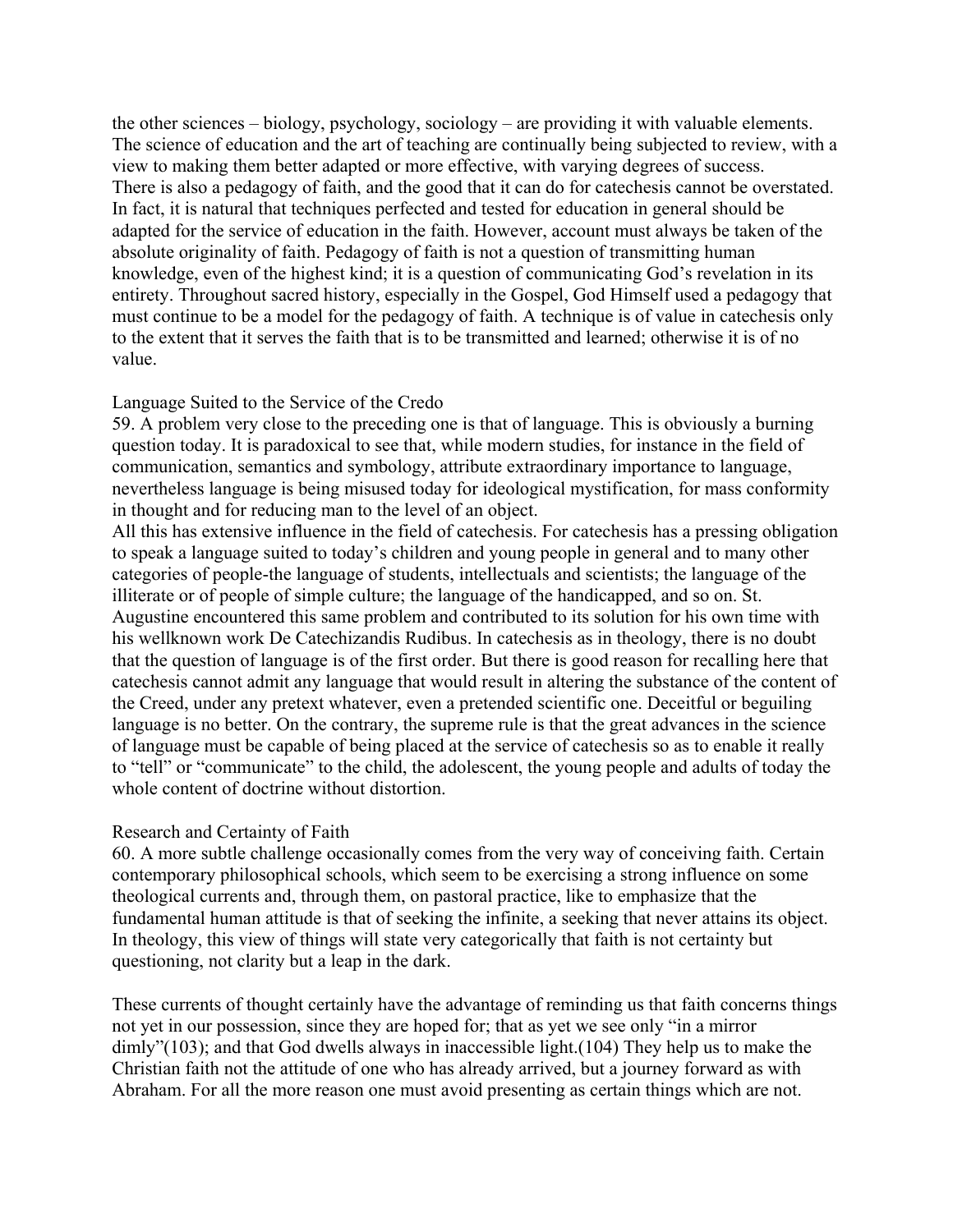However, we must not fall into the opposite extreme, as too often happens. The Letter to the Hebrews says that "faith is the assurance of things hoped for, the conviction of things not seen."(105) Although we are not in full possession, we do have an assurance and a conviction. When educating children, adolescents and young people, let us not give them too negative an idea of faith – as if it were absolute non-knowing, a kind of blindness, a world of darkness – but let us show them that the humble yet courageous seeking of the believer, far from having its starting point in nothingness, in plain self-deception, in fallible opinions or in uncertainty, is based on the Word of God who cannot deceive or be deceived, and is unceasingly built on the immovable rock of this Word. It is the search of the Magi under the guidance of a star,(106) the search of which Pascal, taking up a phrase of St. Augustine, wrote so profoundly: "You would not be searching for me, if you had not found me."(107)

It is also one of the aims of catechesis to give young catechumens the simple but solid certainties that will help them to seek to know the Lord more and better.

#### Catechesis and Theology

61. In this context, it seems important to me that the connection between catechesis and theology should be well understood.

Obviously this connection is profound and vital for those who understand the irreplaceable mission of theology in the service of Faith. Thus it is no surprise that every stirring in the field of theology also has repercussions in that of catechesis. In this period immediately after the Council, the Church is living through an important but hazardous time of theological research. The same must be said of hermeneutics with respect to exegesis.

Synod fathers from all continents dealt with this question in very frank terms: they spoke of the danger of an "unstable balance" passing from theology to catechesis and they stressed the need to do something about this difficulty. Pope Paul VI himself had dealt with the problem in no less frank terms in the introduction to his Solemn Profession of Faith(108) and in the apostolic exhortation marking the fifth anniversary of the close of the Second Vatican Council.(109)

This point must again be insisted on. Aware of the influence that their research and their statements have on catechetical instruction, theologians and exegetes have a duty to take great care that people do not take for a certainty what on the contrary belongs to the area of questions of opinion or of discussion among experts. Catechists for their part must have the wisdom to pick from the field of theological research those points that can provide light for their own reflection and their teaching, drawing, like the theologians, from the true sources, in the light of the magisterium. They must refuse to trouble the minds of the children and young people, at this stage of their catechesis, with outlandish theories, useless questions and unproductive discussions, things that St. Paul often condemned in his pastoral letters.(110)

The most valuable gift that the Church can offer to the bewildered and restless world of our time is to form within it Christians who are confirmed in what is essential and who are humbly joyful in their faith. Catechesis will teach this to them, and it will itself be the first to benefit from it: "The man who wishes to understand himself thoroughly – and not just in accordance with immediate, partial, often superficial, and even illusory standards and measures of his being – must come to Christ with his unrest and uncertainty, and even his weakness and sinfulness, his life and death. He must, so to speak, enter into Christ with all his own self, he must `appropriate'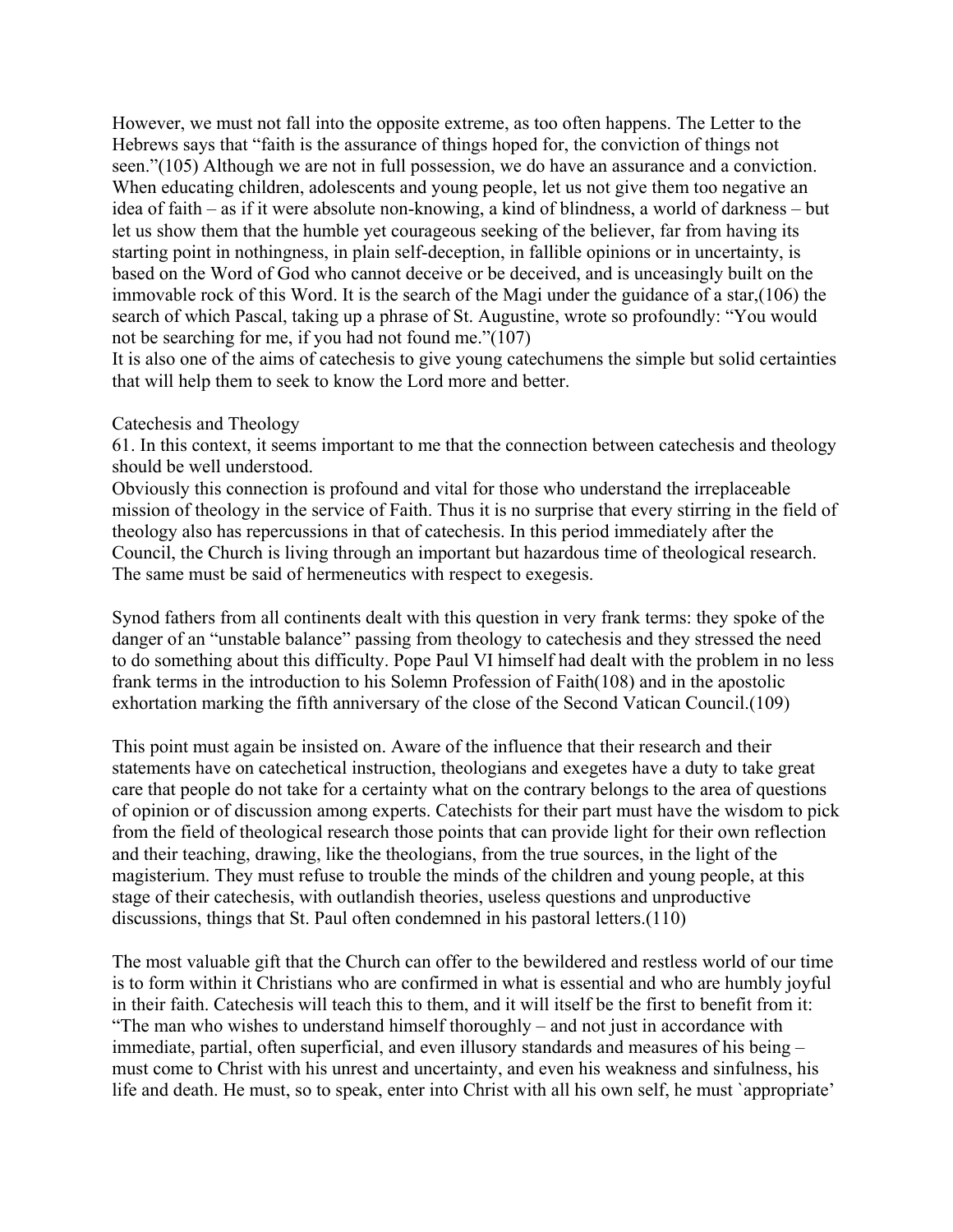Christ and assimilate the whole of the reality of the Incarnation and redemption in order to find himself." $(111)$ 

# IX.

# THE TASK CONCERNS US ALL

Encouragement to All Responsible for Catechesis

62. Now, beloved brothers and sons and daughters, I would like my words, which are intended as a serious and heartfelt exhortation from me in my ministry as pastor of the universal Church, to set your hearts aflame, like the letters of St. Paul to his companions in the Gospel, Titus and Timothy, or like St. Augustine writing for the deacon Deogratias, when the latter lost heart before his task as a catechist, a real little treatise on the joy of catechizing.(112) Yes, I wish to sow courage, hope and enthusiasm abundantly in the hearts of all those many diverse people who are in charge of religious instruction and training for life in keeping with the Gospel.

## Bishops

63. To begin with, I turn to my brother Bishops: The Second Vatican Council has already explicitly reminded you of your task in the catechetical area,(113) and the fathers of the fourth general assembly of the synod have also strongly underlined it.

Dearly beloved brothers, you have here a special mission within your Churches: You are beyond all others the ones primarily responsible for catechesis, the catechists par excellence. Together with the Pope, in the spirit of episcopal collegiality, you too have charge of catechesis throughout the Church. Accept therefore what I say to you from my heart.

I know that your ministry as Bishops is growing daily more complex and overwhelming. A thousand duties call you: from the training of new priests to being actively present within the lay communities, from the living, worthy celebration of the sacraments and acts of worship to concern for human advancement and the defense of human rights. But let the concern to foster active and effective catechesis yield to no other care whatever in any way. This concern will lead you to transmit personally to your faithful the doctrine of life. But it should also lead you to take on in your diocese, in accordance with the plans of the episcopal conference to which you belong, the chief management of catechesis, while at the same time surrounding yourselves with competent and trustworthy assistants. Your principal role will be to bring about and maintain in your Churches a real passion for catechesis, a passion embodied in a pertinent and effective organization, putting into operation the necessary personnel, means and equipment, and also financial resources. You can be sure that if catechesis is done well in your local Churches, everything else will be easier to do. And needless to say, although your zeal must sometimes impose upon you the thankless task of denouncing deviations and correcting errors, it will much more often win for you the joy and consolation of seeing your Churches flourishing because catechesis is given in them as the Lord wishes.

# Priests

64. For your part, priests, here you have a field in which you are the immediate assistants of your Bishops. The Council has called you "instructors in the faith"(114); there is no better way for you to be such instructors than by devoting your best efforts to the growth of your communities in the faith. Whether you are in charge of a parish, or are chaplains to primary or secondary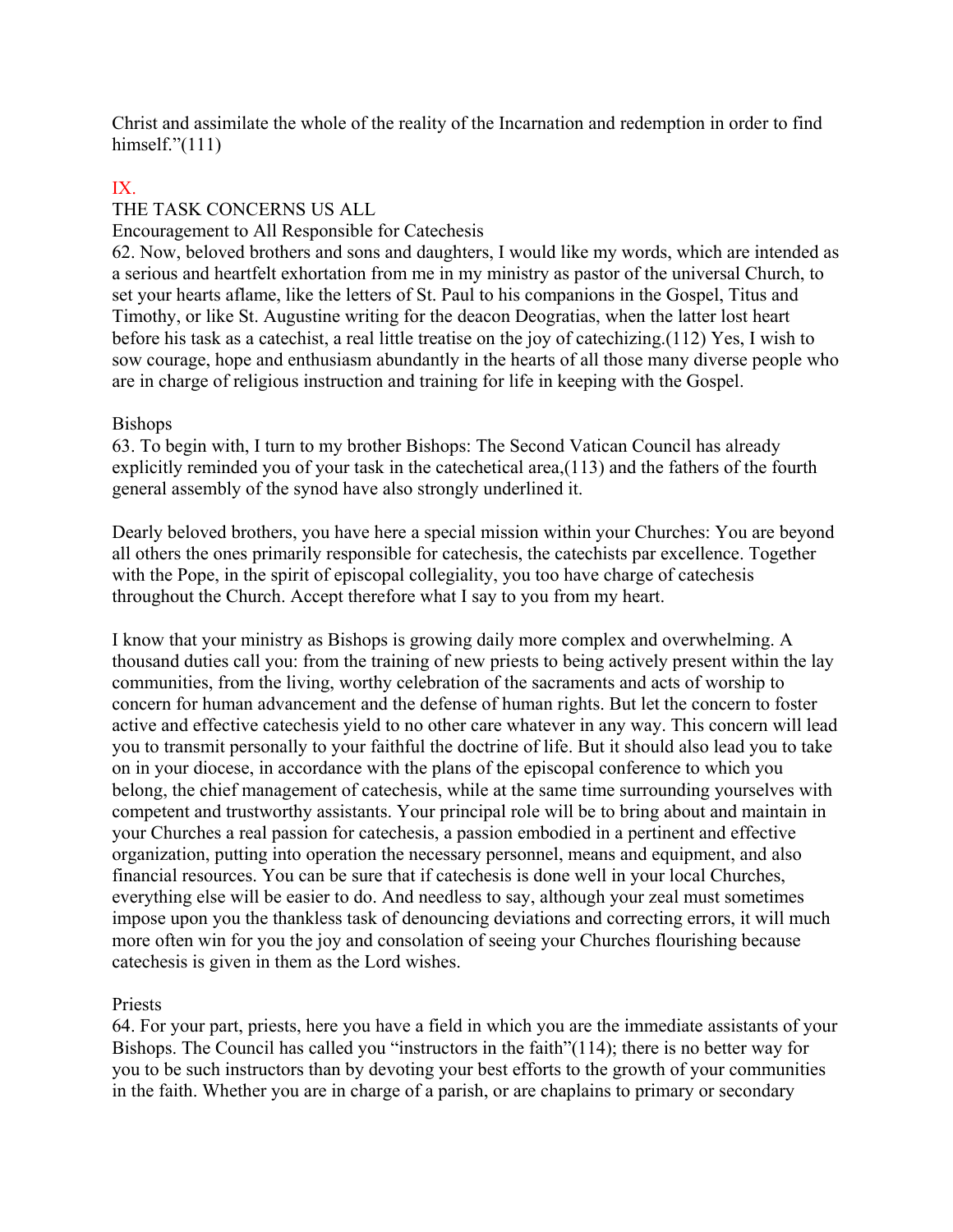schools or universities, or have responsibility for pastoral activity at any level, or are leaders of large or small communities, especially youth groups, the Church expects you to neglect nothing with a view to a well-organized and well-oriented catechetical effort. The deacons and other ministers that you may have the good fortune to have with you are your natural assistants in this. All believers have a right to catechesis; all pastors have the duty to provide it. I shall always ask civil leaders to respect the freedom of catechetical teaching; but with all my strength I beg you, ministers of Jesus Christ: Do not, for lack of zeal or because of some unfortunate preconceived idea, leave the faithful without catechesis. Let it not be said that "the children beg for food, but no one gives to them."(115)

#### Men and Women Religious

65. Many religious institutes for men and women came into being for the purpose of giving Christian education to children and young people, especially the most abandoned. Throughout history, men and women religious have been deeply committed to the Church's catechetical activity, doing particularly apposite and effective work. At a time when it is desired that the links between religious and pastors should be accentuated and consequently the active presence of religious communities and their members in the pastoral projects of the local Churches, I wholeheartedly exhort you, whose religious consecration should make you even more readily available for the Church's service, to prepare as well as possible for the task of catechesis according to the differing vocations of your institutes and the missions entrusted to you, and to carry this concern everywhere. Let the communities dedicate as much as possible of what ability and means they have to the specific work of catechesis.

#### Lay Catechists

66. I am anxious to give thanks in the Church's name to all of you, lay teachers of catechesis in the parishes, the men and the still more numerous women throughout the world who are devoting yourselves to the religious education of many generations. Your work is often lowly and hidden but it is carried out with ardent and generous zeal, and it is an eminent form of the lay apostolate, a form that is particularly important where for various reasons children and young people do not receive suitable religious training in the home. How many of us have received from people like you our first notions of catechism and our preparation for the sacrament of Penance, for our first Communion and Confirmation! The fourth general assembly of the synod did not forget you. I join with it in encouraging you to continue your collaboration for the life of the Church.

But the term "catechists" belongs above all to the catechists in mission lands. Born of families that are already Christian or converted at some time to Christianity and instructed by missionaries or by another catechist, they then consecrate their lives, year after year, to catechizing children and adults in their own country. Churches that are flourishing today would not have been built up without them. I rejoice at the efforts made by the Sacred Congregation for the Evangelization of Peoples to improve more and more the training of these catechists. I gratefully recall the memory of those whom the Lord has already called to Himself. I beg the intercession of those whom my predecessors have raised to the glory of the altars. I wholeheartedly encourage those engaged in the work. I express the wish that many others may succeed them and that they may increase in numbers for a task so necessary for the missions.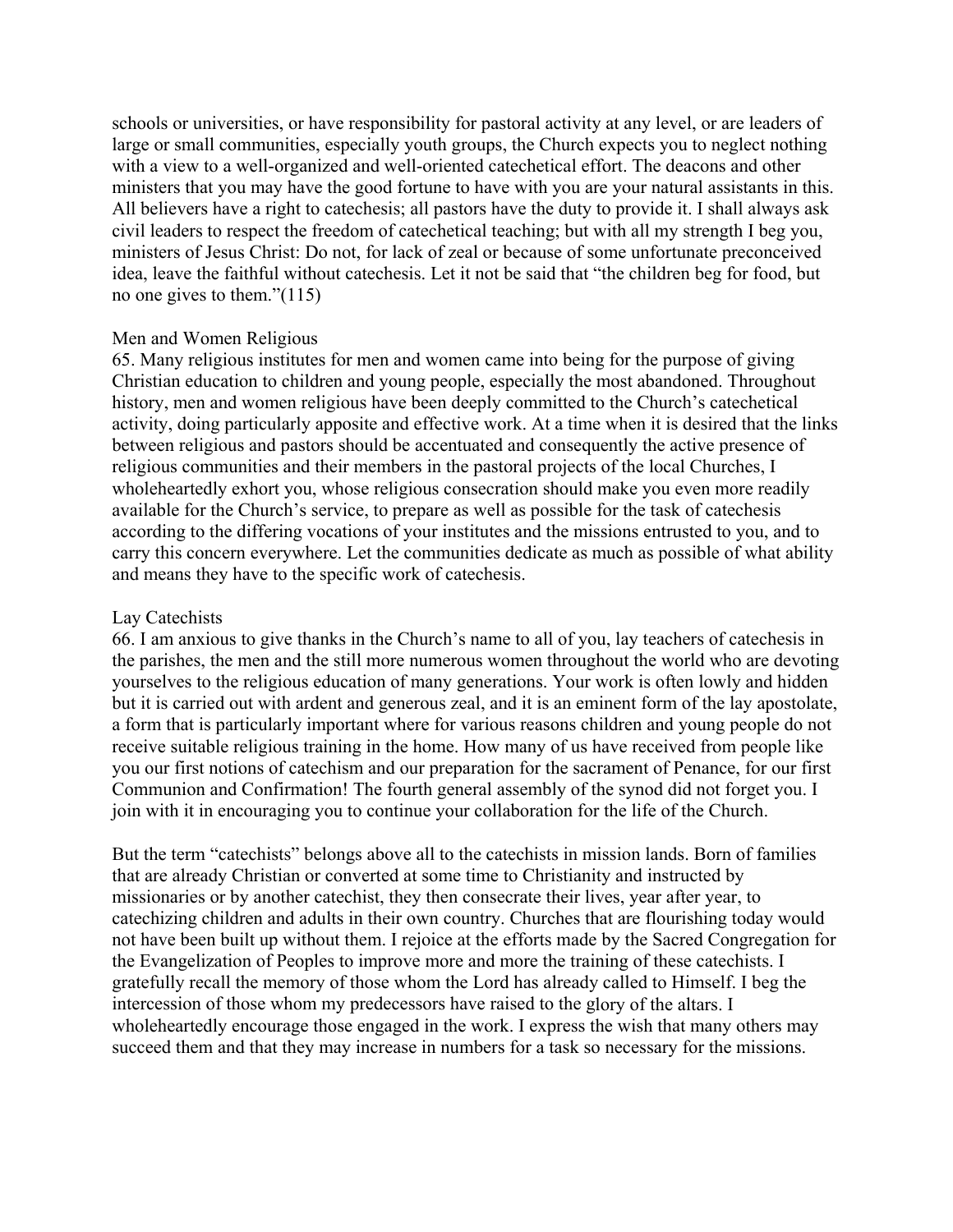#### In the Parish

67. I now wish to speak of the actual setting in which all these catechists normally work. I am returning this time, taking a more overall view, to the "places" for catechesis, some of which have already been mentioned in chapter VI: the parish, the family, the school, organizations. It is true that catechesis can be given anywhere, but I wish to stress, in accordance with the desire of very many Bishops, that the parish community must continue to be the prime mover and preeminent place for catechesis. Admittedly, in many countries the parish has been as it were shaken by the phenomenon of urbanization. Perhaps some have too easily accepted that the parish should be considered old-fashioned, if not doomed to disappear, in favor of more pertinent and effective small communities. Whatever one may think, the parish is still a major point of reference for the Christian people, even for the non-practicing. Accordingly, realism and wisdom demand that we continue along the path aiming to restore to the parish, as needed, more adequate structures and, above all a new impetus through the increasing integration into it of qualified, responsible and generous members. This being said and taking into account the necessary diversity of places for catechesis (the parish as such, families taking in children and adolescents, chaplaincies for State schools, Catholic educational establishments, apostolic movements that give periods of catechesis, clubs open to youth in general, spiritual formation weekends, etc.), it is supremely important that all these catechetical channels should really converge on the same confession of faith, on the same membership of the Church, and on commitments in society lived in the same Gospel spirit: "one Lord, one faith, one baptism, one God and Father."(116) That is why every big parish or every group of parishes with small numbers has the serious duty to train people completely dedicated to providing catechetical leadership (priests, men and women religious, and lay people), to provide the equipment needed for catechesis under all aspects, to increase and adapt the places for catechesis to the extent that it is possible and useful to do so, and to be watchful about the quality of the religious formation of the various groups and their integration into the ecclesial community.

In short, without monopolizing or enforcing uniformity, the parish remains, as I have said, the pre-eminent place for catechesis. It must rediscover its vocation, which is to be a fraternal and welcoming family home, where those who have been baptized and confirmed become aware of forming the People of God. In that home, the bread of good doctrine and the Eucharistic Bread are broken for them in abundance, in the setting of the one act of worship(117); from that home they are sent out day by day to their apostolic mission in all the centers of activity of the life of the world.

#### In the Family

68. The family's catechetical activity has a special character, which is in a sense irreplaceable. This special character has been rightly stressed by the Church, particularly by the Second Vatican Council.(118) Education in the faith by parents, which should begin from the children's tenderest age,(119) is already being given when the members of a family help each other to grow in faith through the witness of their Christian lives, a witness that is often without words but which perseveres throughout a day-to-day life lived in accordance with the Gospel. This catechesis is more incisive when, in the course of family events (such as the reception of the sacraments, the celebration of great liturgical feasts, the birth of a child, a bereavement) care is taken to explain in the home the Christian or religious content of these events. But that is not enough: Christian parents must strive to follow and repeat, within the setting of family life, the more methodical teaching received elsewhere. The fact that these truths about the main questions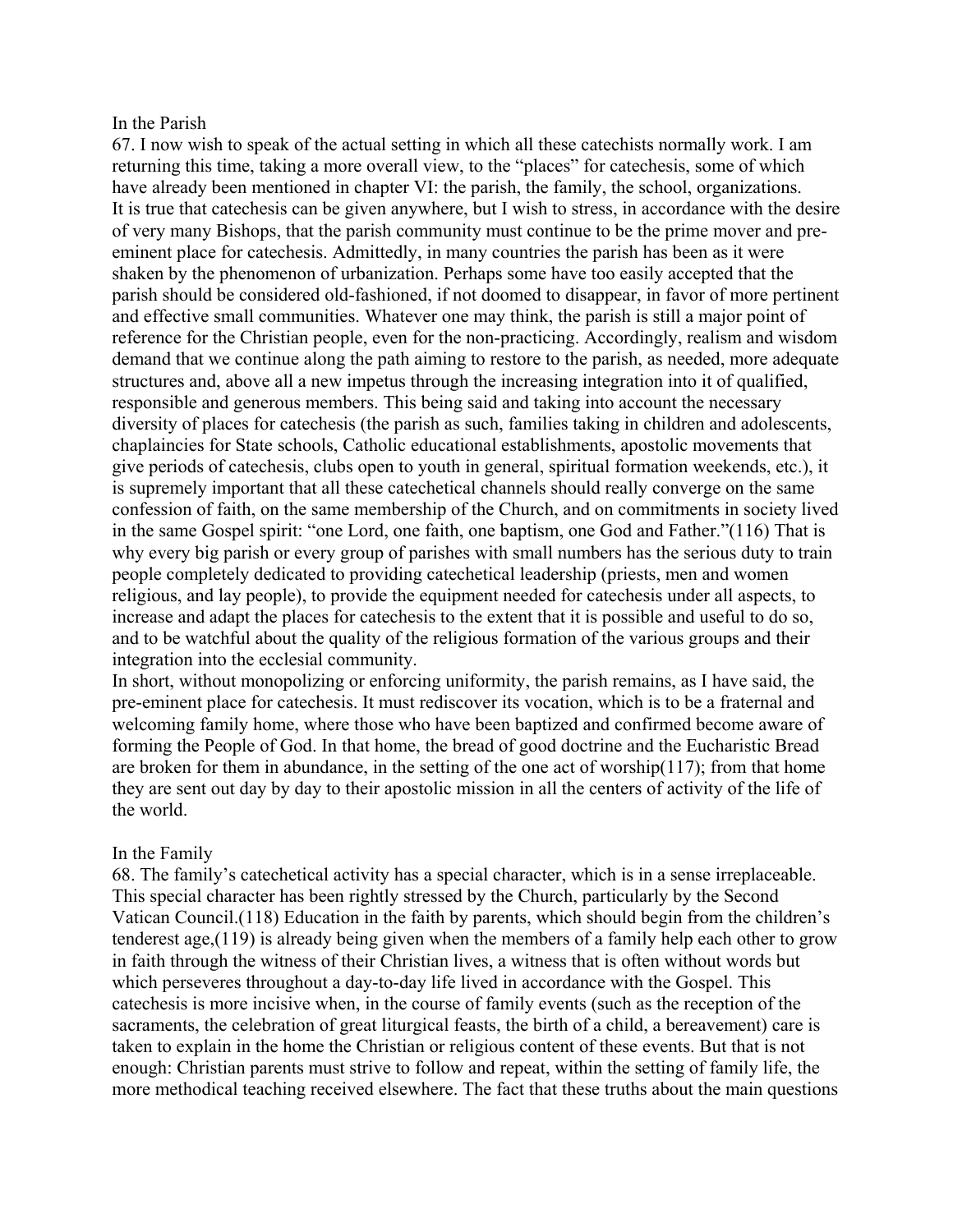of faith and Christian living are thus repeated within a family setting impregnated with love and respect will often make it possible to influence the children in a decisive way for life. The parents themselves profit from the effort that this demands of them, for in a catechetical dialogue of this sort each individual both receives and gives.

Family catechesis therefore precedes, accompanies and enriches all other forms of catechesis. Furthermore, in places where anti- religious legislation endeavors even to prevent education in the faith, and in places where widespread unbelief or invasive secularism makes real religious growth practically impossible, "the church of the home"(120) remains the one place where children and young people can receive an authentic catechesis. Thus there cannot be too great an effort on the part of Christian parents to prepare for this ministry of being their own children's catechists and to carry it out with tireless zeal. Encouragement must also be given to the individuals or institutions that, through person-to-person contacts, through meetings, and through all kinds of pedagogical means, help parents to perform their task: The service they are doing to catechesis is beyond price.

#### At School

69. Together with and in connection with the family, the school provides catechesis with possibilities that are not to be neglected. In the unfortunately decreasing number of countries in which it is possible to give education in the faith within the school framework, the Church has the duty to do so as well as possible. This of course concerns first and foremost the Catholic school: it would no longer deserve this title if, no matter how much it shone for its high level of teaching in non-religious matters, there were justification for reproaching it for negligence or deviation in strictly religious education. Let it not be said that such education will always be given implicitly and indirectly. The special character of the Catholic school, the underlying reason for it, the reason why Catholic parents should prefer it, is precisely the quality of the religious instruction integrated into the education of the pupils. While Catholic establishments should respect freedom of conscience, that is to say, avoid burdening consciences from without by exerting physical or moral pressure, especially in the case of the religious activity of adolescents, they still have a grave duty to offer a religious training suited to the often widely varying religious situations of the pupils. They also have a duty to make them understand that, although God's call to serve Him in spirit and truth, in accordance with the Commandments of God and the precepts of the Church, does not apply constraint, it is nevertheless binding in conscience.

But I am also thinking of non-confessional and public schools. I express the fervent wish that, in response to a very clear right of the human person and of the family, and out of respect for everyone's religious freedom, all Catholic pupils may be enabled to advance in their spiritual formation with the aid of a religious instruction dependent on the Church, but which, according to the circumstances of different countries, can be offered either by the school or in the setting of the school, or again within the framework of an agreement with the public authorities regarding school timetables, if catechesis takes place only in the parish or in another pastoral center. In fact, even in places where objective difficulties exist, it should be possible to arrange school timetables in such a way as to enable the Catholics to deepen their faith and religious experience, with qualified teachers, whether priests or lay people.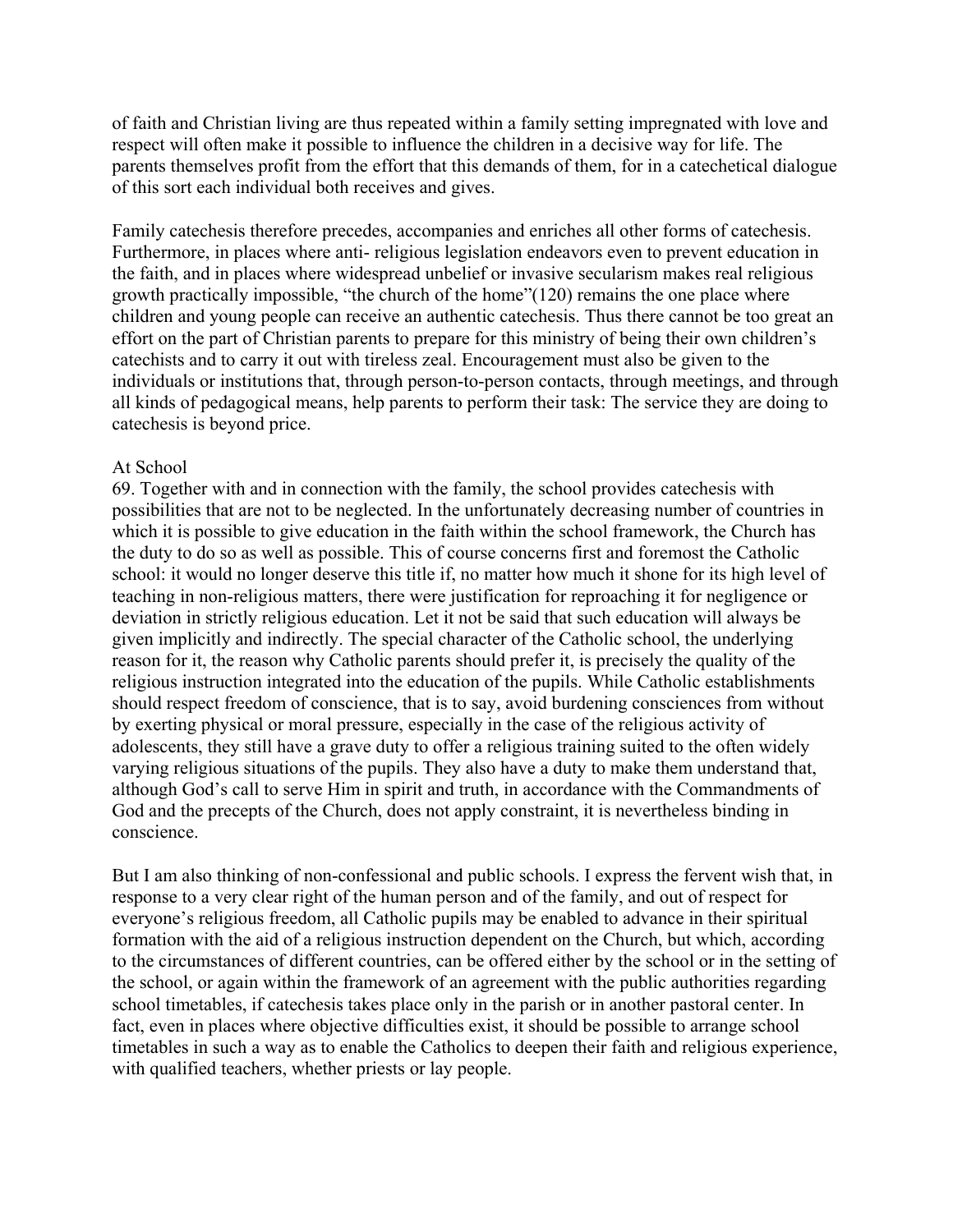Admittedly, apart from the school, many other elements of life help in influencing the mentality of the young, for instance, recreation, social background and work surroundings. But those who study are bound to bear the stamp of their studies, to be introduced to cultural or moral values within the atmosphere of the establishment in which they are taught, and to be faced with many ideas met with in school. It is important for catechesis to take full account of this effect of the school on the pupils, if it is to keep in touch with the other elements of the pupil's knowledge and education; thus the Gospel will impregnate the mentality of the pupils in the field of their learning, and the harmonization of their culture will be achieved in the light of faith. Accordingly, I give encouragement to the priests, religious and lay people who are devoting themselves to sustaining these pupils' faith. This is moreover an occasion for me to reaffirm my firm conviction that to show respect for the Catholic faith of the young to the extent of facilitating its education, its implantation, its consolidation, its free profession and practice would certainly be to the honor of any government, whatever be the system on which it is based or the ideology from which it draws its inspiration.

#### Within Organizations

70. Lastly, encouragement must be given to the lay associations, movements and groups, whether their aim is the practice of piety, the direct apostolate, charity and relief work, or a Christian presence in temporal matters. They will all accomplish their objectives better, and serve the Church better, if they give an important place in their internal organization and their method of action to the serious religious training of their members. In this way every association of the faithful in the Church has by definition the duty to educate in the faith. This makes more evident the role given to the laity in catechesis today, always under the pastoral direction of their Bishops, as the propositions left by the synod stressed several times.

#### Training Institutes

71. We must be grateful to the Lord for this contribution by the laity, but it is also a challenge to our responsibility as pastors, since these lay catechists must be carefully prepared for what is, if not a formally instituted ministry, at the very least a function of great importance in the Church. Their preparation calls on us to organize special centers and institutes, which are to be given assiduous attention by the Bishops. This is a field in which diocesan, interdiocesan or national cooperation proves fertile and fruitful. Here also the material aid provided by the richer Churches to their poor sisters can show the greatest effectiveness, for what better assistance can one Church give to another than to help it to grow as a Church with its own strength?

I would like to recall to all those who are working generously in the service of the Gospel, and to whom I have expressed here my lively encouragement, the instruction given by my venerated predecessor Paul VI: "As evangelizers, we must offer. . . the image of people who are mature in faith and capable of finding a meeting-point beyond the real tensions, thanks to a shared, sincere and disinterested search for truth. Yes, the destiny of evangelization is certainly bound up with the witness of unity given by the Church. This is a source of responsibility and also of comfort." $(121)$ 

## **CONCLUSION**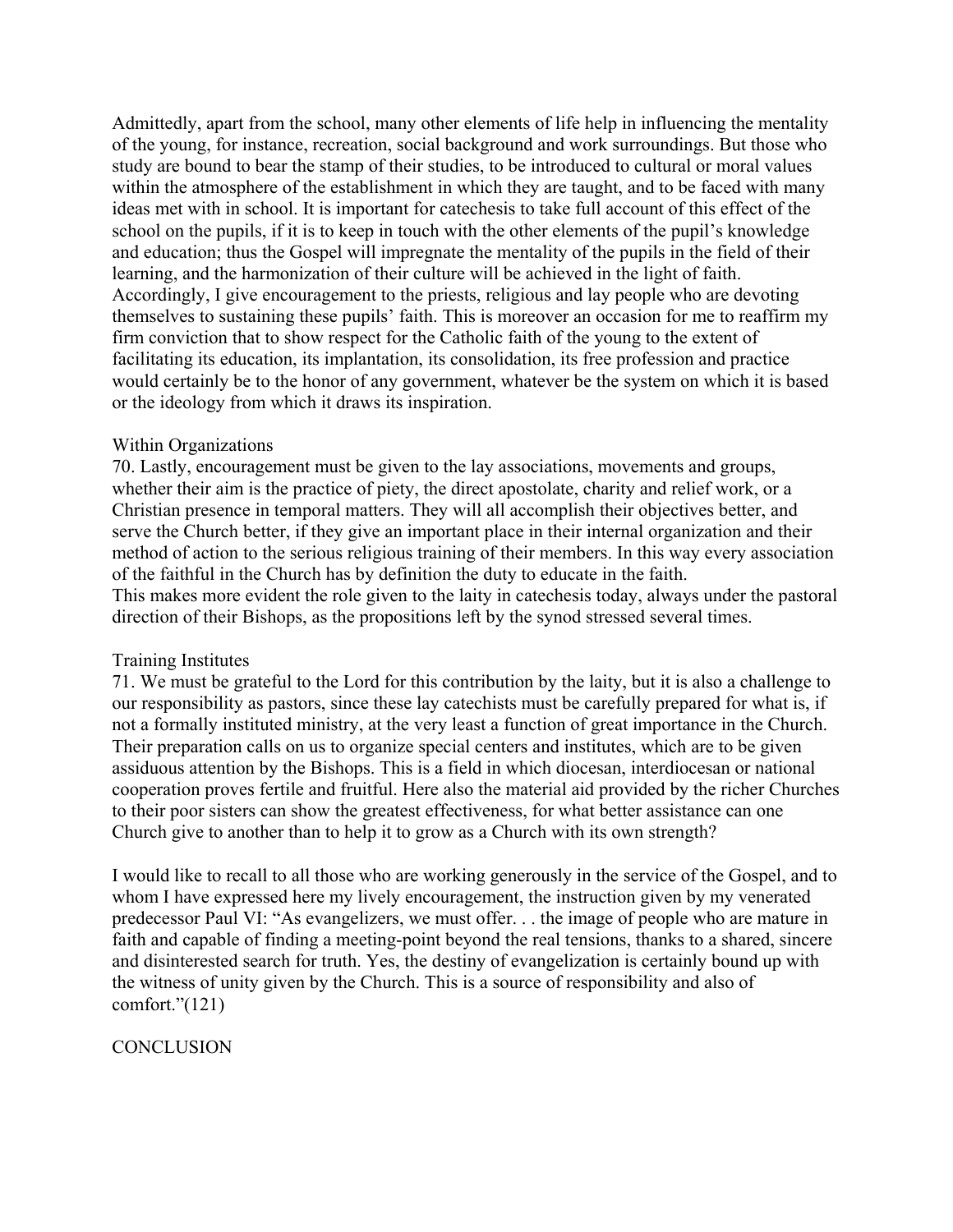The Holy Spirit, the Teacher Within

72. At the end of this apostolic exhortation, the gaze of my heart turns to Him who is the principle inspiring all catechetical work and all who do this work-the Spirit of the Father and of the Son, the Holy Spirit.

In describing the mission that this Spirit would have in the Church, Christ used the significant words: "He will teach you all things, and bring to your remembrance all that I have said to you."(122) And He added: "When the Spirit of truth comes, he will guide you into all the truth…he will declare to you the things that are to come."(123)

The Spirit is thus promised to the Church and to each Christian as a teacher within, who, in the secret of the conscience and the heart, makes one understand what one has heard but was not capable of grasping: "Even now the Holy Spirit teaches the faithful," said St. Augustine in this regard, "in accordance with each one's spiritual capacity. And he sets their hearts aflame with greater desire according as each one progresses in the charity that makes him love what he already knows and desire what he has yet to know."(124)

Furthermore, the Spirit's mission is also to transform the disciples into witnesses to Christ: "He will bear witness to me; and you also are witnesses."(125)

But this is not all. For St. Paul, who on this matter synthesizes a theology that is latent throughout the New Testament, it is the whole of one's "being a Christian," the whole of the Christian life, the new life of the children of God, that constitutes a life in accordance with the Spirit.(126) Only the Spirit enables us to say to God: "Abba, Father."(127) Without the Spirit we cannot say: "Jesus is Lord."(128) From the Spirit come all the charisms that build up the Church, the community of Christians.(129)

In keeping with this, St. Paul gives each disciple of Christ the instruction: "Be filled with the Spirit."(130) St. Augustine is very explicit: "Both (our believing and our doing good) are ours because of the choice of our will, and yet both are gifts from the Spirit of faith and charity."(131)

Catechesis, which is growth in faith and the maturing of Christian life towards its fullness, is consequently a work of the Holy Spirit, a work that He alone can initiate and sustain in the Church.

This realization, based on the text quoted above and on many other passages of the New Testament, convinces us of two things.

To begin with, it is clear that, when carrying out her mission of giving catechesis, the Churchand also every individual Christian devoting himself to that mission within the Church and in her name- must be very much aware of acting as a living, pliant instrument of the Holy Spirit. To invoke this Spirit constantly, to be in communion with Him, to endeavor to know His authentic inspirations must be the attitude of the teaching Church and of every catechist.

Secondly, the deep desire to understand better the Spirit's action and to entrust oneself to Him more fully – at a time when "in the Church we are living an exceptionally favorable season of the Spirit," as my predecessor Paul VI remarked in his Apostolic ExhortationEvangelii